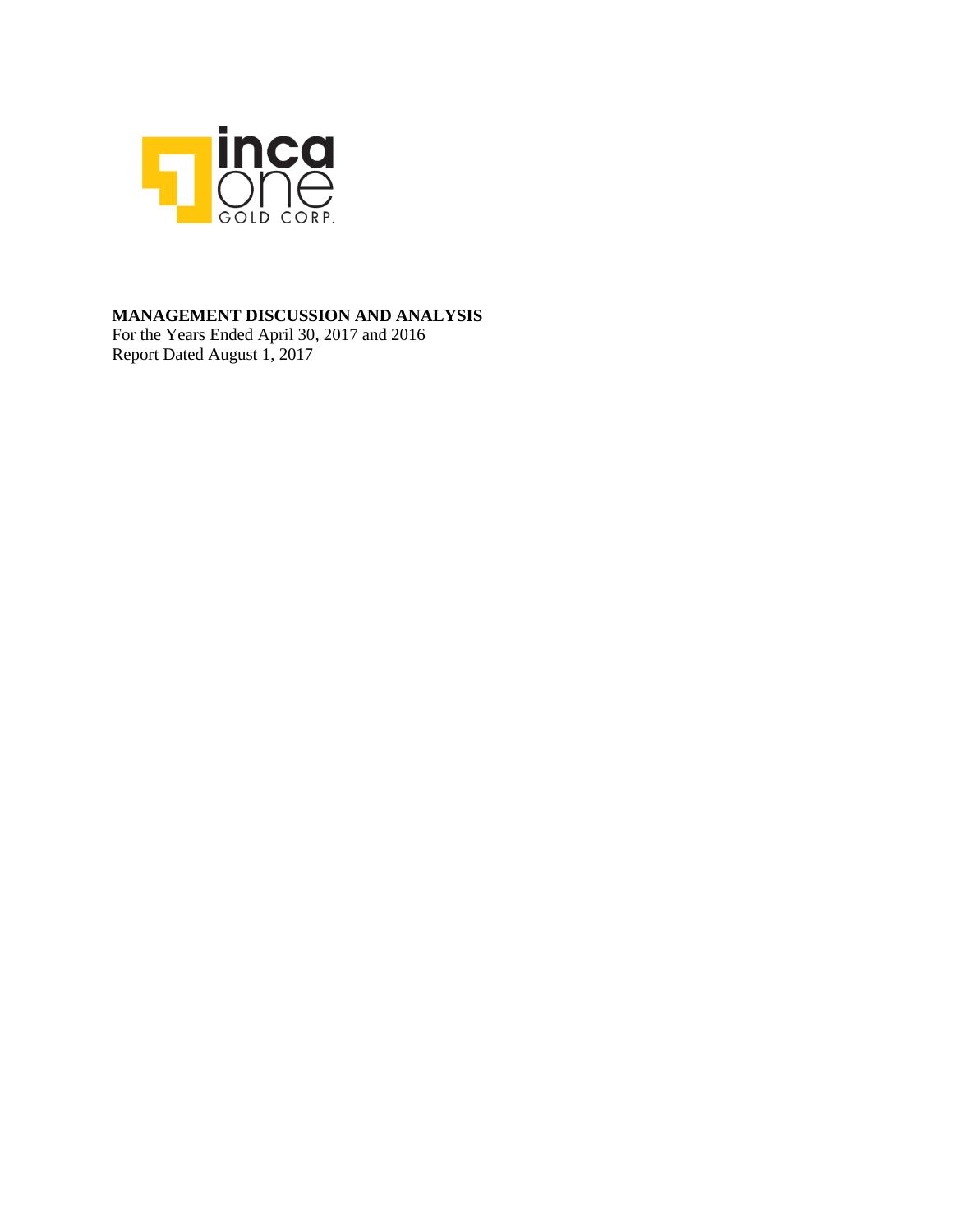Management Discussion & Analysis For the Years Ended April 30, 2017 and 2016

The following information, prepared as of August 1, 2017, should be read in conjunction with the audited consolidated financial statements of Inca One Gold Corp. (the "Company" or "Inca One") for the year ended April 30, 2017 (the "April 2017 Annual Financial Statements"). This MD&A is the responsibility of management and has been reviewed and approved by the Board of Directors of the Company. All financial amounts are expressed in Canadian Dollars, unless otherwise indicated.

### **General Overview**

Inca One was incorporated on November 9, 2005, and is engaged in the business of developing gold-bearing mineral processing operations in Peru, to service government permitted small scale miners. In recent years the Peruvian government instituted a formalization process for informal miners as part of its efforts to regulate their activities. The Company, through its Peruvian subsidiary Chala One SAC, ("Chala One") has acquired an existing Peruvian mineral processing plant (the "Chala Plant"), which the Company successfully upgraded to 100 tonnes per day ("TPD") capacity, and began commercial production in February 2015. The Company's business plan is to source high grade gold mill feed from legally recognized Peruvian artisanal and small scale miners, purchase and process the material, and export gold concentrate or dore.

The Company continues to actively evaluate potential mineral projects, including additional mineral processing operations.

Inca One is listed for trading on the TSX Venture Exchange (the "TSX-V") under the symbol "IO", on the Frankfurt Stock Exchange under the symbol "SU9.F", and the Santiago Stock Exchange Venture under the symbol "IOCL".

### **Debt Settlement and Financing Completed in August 2016**

In early 2016, the Company began a comprehensive capital restructuring (the "Restructuring") which involved three major components including: (i) negotiating with debt holders to significantly reduce long and short term debt (the "Debt Settlement"), (ii) raising sufficient new capital in a private placement to provide sufficient working capital to ramp-up operations at the Chala Plant; and (iii) consolidating the Company's shares.

On August 16, 2016, the Company consolidated its capital on a one-for-seven basis and effective August 19, 2016 the Company's common shares commenced trading on a consolidated basis.

On August 26, 2016, the Company received approval by the TSX-V for the Debt Settlement, which converted approximately \$13.5 million of the Company's long and short term debt and related unpaid interest (the "Debts") generally as follows:

- (i) Approximately \$8.0 million was settled into 20.3 million common shares plus 9.2 million warrants;
- (ii) Approximately \$3.8 million was settled into interest bearing debenture agreements with deferred payment terms or non-interest bearing repayment notes;
- (iii)Approximately \$1.8 million was settled into a combination of warrant deposits, and contingent debt; and
- (iv) Approximately 1.5 million warrants were issued to select parties relating to the warrant deposit and certain other settlement requirements.

On August 30, 2016 and October 5, 2016, the Company closed the first and second tranches, respectively, of its restructuring-related private placement for total gross proceeds of \$6,342,364 and issued 25,369,447 shares.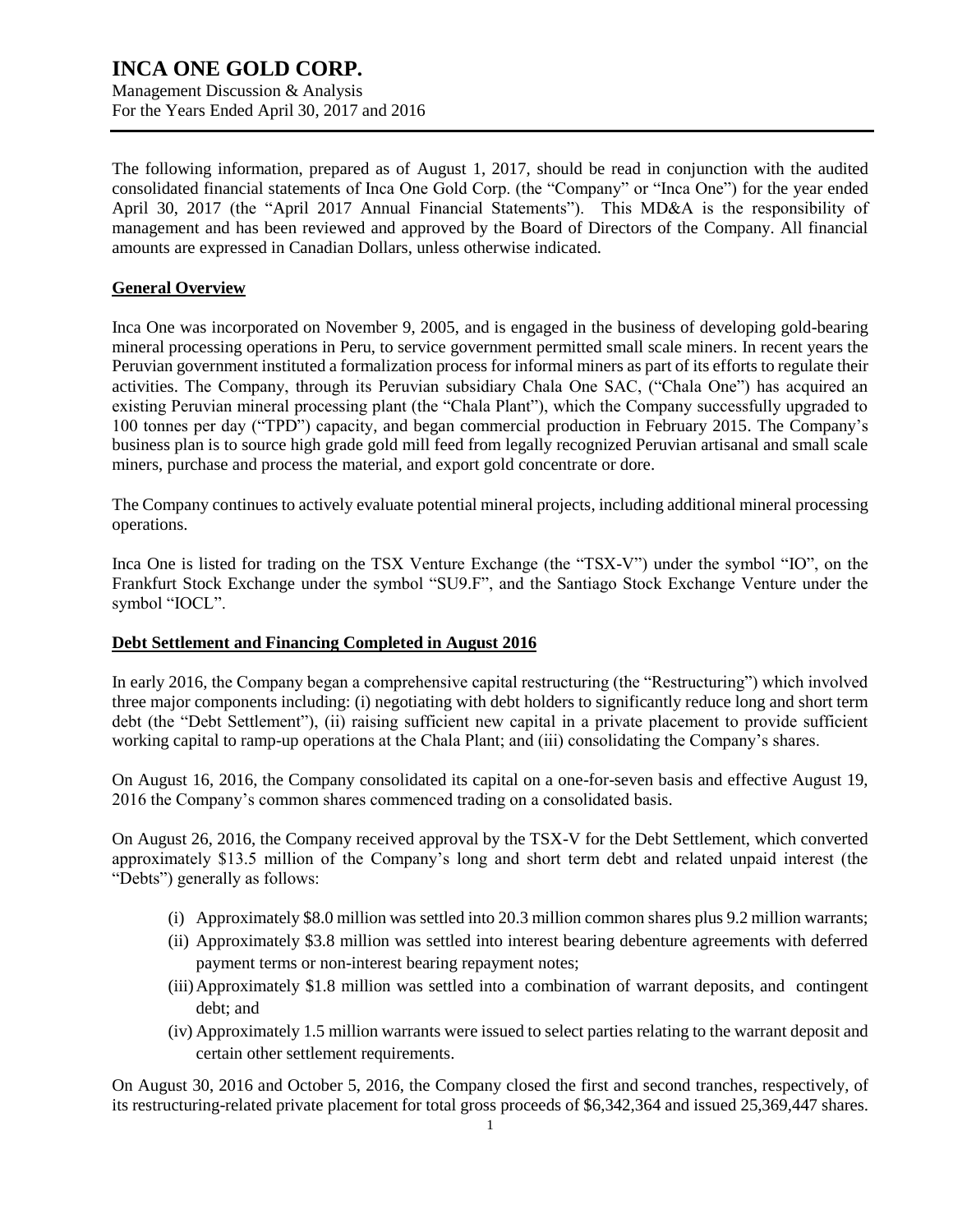Management Discussion & Analysis For the Years Ended April 30, 2017 and 2016

### **Key Period Definitions (used below)**

- three months ended April 30, 2017 ("**Q4 2017**");
- three months ended January 31, 2017 ("**Q3 2017**");
- three months ended October 31, 2017 and 2016 (" $\mathbf{O2}$  2017" and " $\mathbf{O2}$  2016" respectively);
- three months ended July 31, 2016 ("**Q1 2017**");
- three months ended April 30, 2016 ("**Q4 2016**");
- year ended April 30, 2017 ("**YE 2017**"); and
- year ended April 30, 2016 ("**YE 2016**");

### **Operational Background**

The Chala Plant commenced commercial production on February 1, 2015.

In Q4, 2016, the Company began a corporate Restructuring which concluded in Q2 2017. From Q2 2016 through Q1 2017 (the "pre-Restructuring period"), the Company operated at a lower operating capacity in order to better manage cash flows as the Company awaited the completion of IGV/VAT audits and the receipt of the respective refunds (see below), and the Company pursued the Restructuring process.

The IGV/VAT audits which were conducted by SUNAT, the Peruvian government tax and customs authority, began in July 2015 and were completed in June 2016. The audits covered the Company's IGV filings from inception through May 2015, as well as for the period June through August 2015. Upon completion of the audits the Company received long-outstanding IGV refund credits totaling approximately \$1,558,000 which were refunded to the Company over Q4 2016 and in Q1 2017. Since early 2016, the Company has been filing for and receiving regular IGV monthly refunds from SUNAT. The IGV audit process was a very lengthy and onerous process and a significant hurdle for the Company to overcome.

During the year ended April 30, 2017, the final permitting steps were completed to attain the beneficial permit at the Chala Plant and transfer of the beneficial permit to the Company was enacted during this time. As part of the terms of the original purchase agreement for the Chala Plant, Inca One had an agreement between its wholly owned subsidiary, Chala One, and the seller and initial permit applicant, to operate under the umbrella of formalization until the successful completion of all the environmental and operating permits. With completion of the beneficial permit allowing 100 TPD production capacity, the Company will be proceeding with the application of commercial permits to incrementally increase capacity up to 350 TPD, along with further investment in the plant. The Chala Plant currently sits on 21 hectares of land, and has ample room for plant expansion.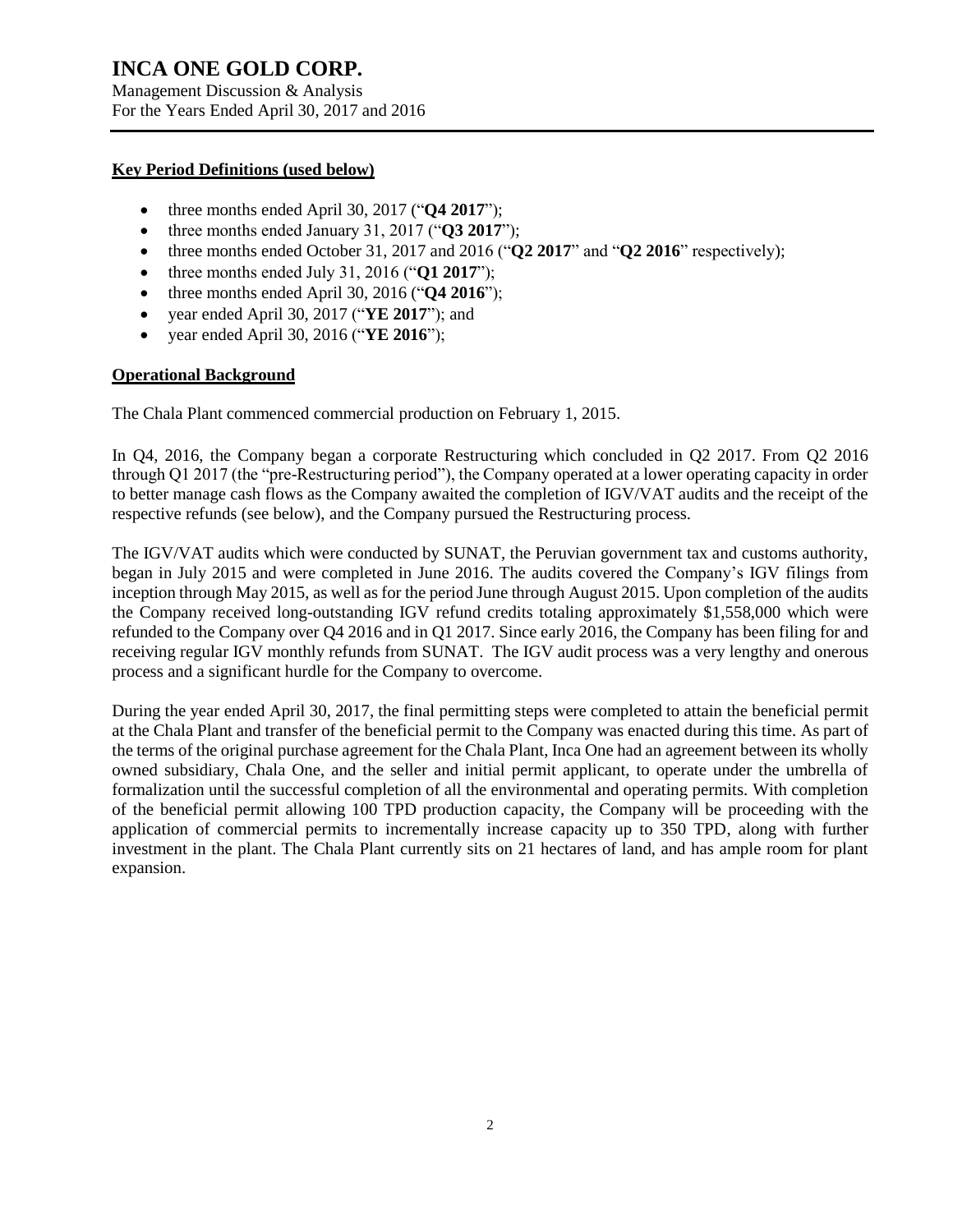Management Discussion & Analysis For the Years Ended April 30, 2017 and 2016

### **Operational Highlights**

| (Expressed in Canadian Dollars, unless otherwise stated) |  |  |  |  |  |  |
|----------------------------------------------------------|--|--|--|--|--|--|
|----------------------------------------------------------|--|--|--|--|--|--|

| <b>Quarter over Quarter</b><br>highlights         | Q <sub>4</sub><br>2017 | Q <sub>3</sub><br>2017 | Q <sub>2</sub><br>2017 | Q1<br>2017 | Q <sub>4</sub><br>2016 | <b>Variance</b><br>$\frac{0}{0}$<br>Q4 2017<br>to<br>Q3 2017 | <b>Variance</b><br>$\frac{6}{6}$<br>Q4 2017<br>to<br>Q4 2016 |
|---------------------------------------------------|------------------------|------------------------|------------------------|------------|------------------------|--------------------------------------------------------------|--------------------------------------------------------------|
| Tonnes processed in<br>COGS(t)                    | 5,401                  | 6,970                  | 2,860                  | 2,399      | 2,748                  | (22.5%)                                                      | 96.5%                                                        |
| Tonnes processed in<br>period (t)                 | 5,088                  | 7,298                  | 3,070                  | 2,370      | 2,709                  | $(30.3\%)$                                                   | 87.8%                                                        |
| Average daily processing<br>volume (t)            | 58.5                   | 79.3                   | 33.4                   | 25.8       | 31.7                   | $(26.3\%)$                                                   | 84.6%                                                        |
| Mineral grade processed<br>$(oz/t$ gold)          | 0.52                   | 0.50                   | 0.46                   | 0.51       | 0.49                   | 5.2%                                                         | 7.4%                                                         |
| Gold sold (equivalent)<br>(oz)                    | 2,640                  | 3,208                  | 1,386                  | 1,256      | 1,526                  | (17.7%)                                                      | 73.1%                                                        |
| Gold sold (oz)                                    | 2,575                  | 3,149                  | 1,357                  | 1,227      | 1,459                  | $(18.2\%)$                                                   | 76.5%                                                        |
| Silver sold (oz)                                  | 4,433                  | 4,119                  | 2,256                  | 2,173      | 5,206                  | 7.6%                                                         | $(14.8\%)$                                                   |
| Sales revenue (\$)                                | 4,247,620              | 5,056,691              | 2,438,054              | 2,075,562  | 2,496,234              | $(16.0\%)$                                                   | 70.2%                                                        |
| Cost of goods sold<br>("COGS") $(\$)$             | 4,130,304              | 5,594,639              | 1,880,835              | 2,394,169  | 3,270,732              | $(26.2\%)$                                                   | 26.3%                                                        |
| Gross operating margin<br>(deficit) (\$)          | 117,316                | (537,948)              | 557,219                | (318,607)  | (774, 498)             | 121.8%                                                       | 115.1%                                                       |
| Revenue per tonne $(\$)$                          | 786                    | 725                    | 853                    | 865        | 908                    | 8.4%                                                         | $(14.6\%)$                                                   |
| Cost per tonne $(\$)$                             | 765                    | 803                    | 658                    | 998        | 1,207                  | $(4.7\%)$                                                    | $(36.6\%)$                                                   |
| Gross margin per tonne<br>$($ \$)                 | 22                     | (77)                   | 195                    | (133)      | (286)                  | 128.6%                                                       | 107.7%                                                       |
| Average gold price per oz<br>$\text{ sold } (\$)$ | 1,609                  | 1,576                  | 1,759                  | 1,652      | 1,590                  | 2.0%                                                         | 1.2%                                                         |
| Cost per oz sold (\$)                             | 1,564                  | 1,744                  | 1,357                  | 1,906      | 2,241                  | $(10.3\%)$                                                   | $(30.2\%)$                                                   |
| Gross margin per oz sold<br>$($ \$)               | 44                     | (168)                  | 402                    | (254)      | (531)                  | 126.2%                                                       | 108.3%                                                       |
| Average London Close<br>price $(\$)$              | 1,654                  | 1,593                  | 1,721                  | 1,674      |                        | 3.8%                                                         |                                                              |
| Average London Close<br>price (\$USD)             | 1,242                  | 1,196                  | 1,312                  | 1,291      | 1,230                  | 3.9%                                                         | 1.0%                                                         |

Highlights during Q4 2017 include:

- RESULTS: Total sales of \$4,247,620 (Q4 2016 \$2,496,234) with total cost of goods sold of \$4,130,304 (Q4 2016 - \$3,270,732) resulting in a gross margin of \$117,316 (Q4 2016 - gross deficit \$774,498);
- TONNES AND GRADE: 5,088 tonnes (Q4 2016 2,709 tonnes) of mineral was processed with an average gold grade of 0.52 oz/t (Q4 2016 - 0.49 oz/t), and an average daily processing volume of 58.5 TPD (Q4 2016 - 31.7 TPD); and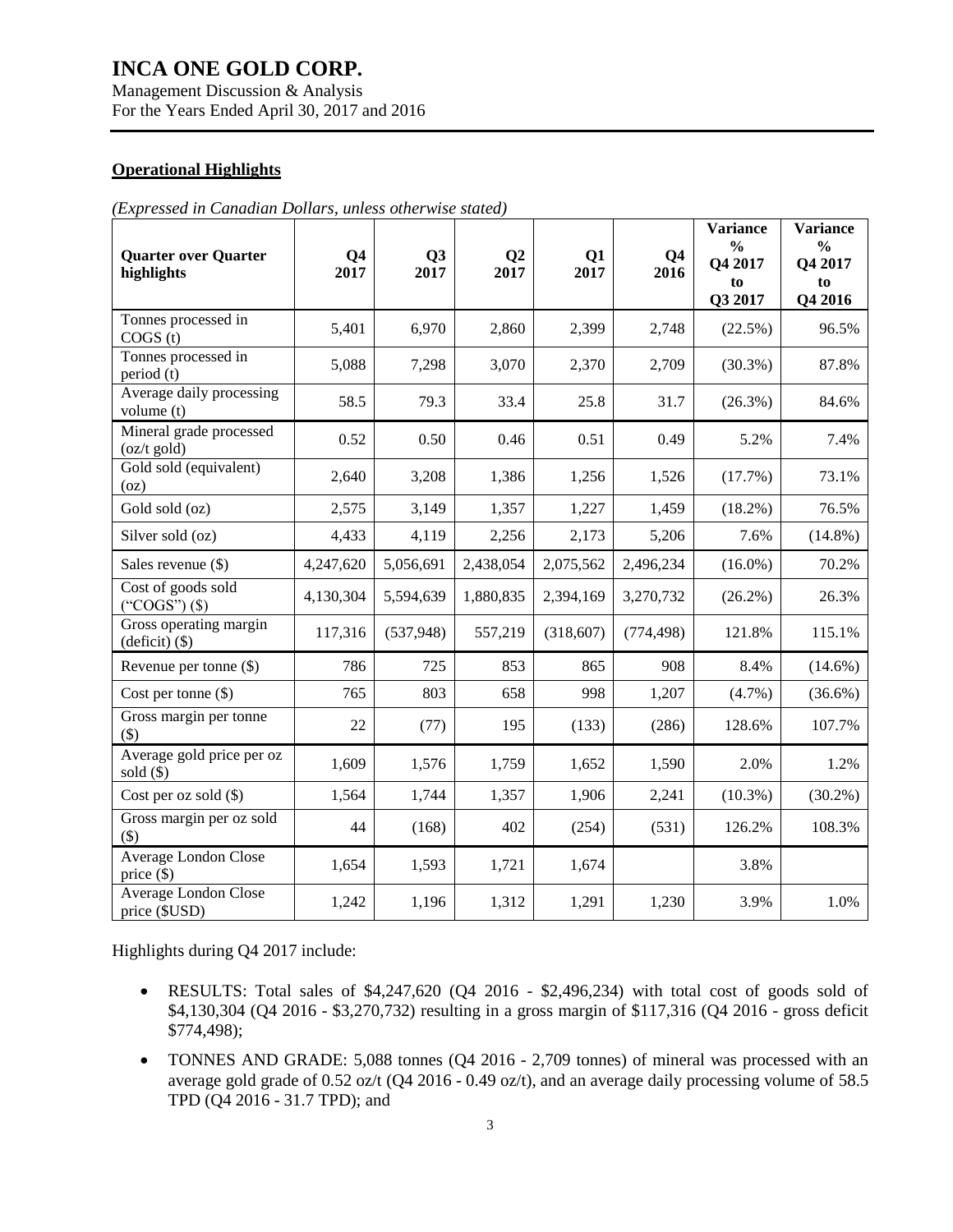Management Discussion & Analysis For the Years Ended April 30, 2017 and 2016

 GOLD PRICE: Average gold price per ounce sold increased in Q4 2017 by 2.0% and 1.2% when compared to Q3 2017 and Q4 2016, respectively.

Highlights during YE 2017 include:

- RESULTS: Total sales of \$13,817,927 (YE 2016 \$16,482,179) with total cost of goods sold of \$13,999,947 (YE 2016 - \$17,762,752) resulting in a gross deficit of \$182,020 (YE 2016 - gross deficit \$1,280,573);
- TONNES AND GRADE: 17,826 tonnes (YE 2016 17,713 tonnes) of mineral was processed with an average gold grade of 0.50 oz/t (YE 2016 - 0.69 oz/t), and an average daily processing volume of 58.3 TPD (YE 2016 - 60.7 TPD); and
- INVENTORY: As at April 30, 2017, there were approximately 225 ounces of gold in process inventory, and 179 ounces of gold in 294 tonnes of stockpiled material.

### **Capitalized Purchase, Permits, and Pre-operating Costs**

On June 6, 2013, the Company entered into a Letter of Intent to acquire 100% of a permitted and operational milling facility (the "Chala Plant") in southern Peru for USD\$240,000 of which USD\$150,000 was paid on signing and USD\$90,000 was payable once transfer of the permitted facility was complete. A finder fee of USD\$40,000 and a sourcing and technical advice fee of USD\$59,000, inclusive of value added taxes ("VAT") were paid in connection with the acquisition of the milling facility. An additional USD\$59,000 (inclusive of VAT) for sourcing and technical advice was paid once the plant became operational and had processed 250 tons of gold-bearing material.

During the year ended April 30, 2017, the final permitting steps were completed and transfer of the beneficial permit was enacted to the Company. Per the final permit transfer negotiations the Company was required to pay an additional USD\$110,000 of which USD\$10,000 and the above noted USD\$90,000 were paid during the year ended April 30, 2017, and the remaining USD\$100,000 balance will be paid in instalments over 2017.

Transfer of formal title was subject to a number of conditions. As part of the terms of the original purchase agreement for the Chala Plant, Inca One had an agreement between its wholly owned subsidiary, Chala One, and the seller and initial permit applicant, to operate under the umbrella of formalization until the successful completion of all the environmental and operating permits.

### **Future Outlook**

The Company is moving forward with its business plan to focus on gold-bearing mineral processing facilities in Peru and believes that the Chala Plant operations will provide the necessary cash flow to achieve ongoing profitability in calendar 2017. The Company intends to use the funds and net profits from mineral processing operations at the Chala Plant, and additional fundraising as required, to execute its business plan and expand mineral processing operations so that it can continue to achieve its long-term objectives. The Company has been receiving regular monthly IGV refunds and doesn't anticipate any disruption in the tax refund process.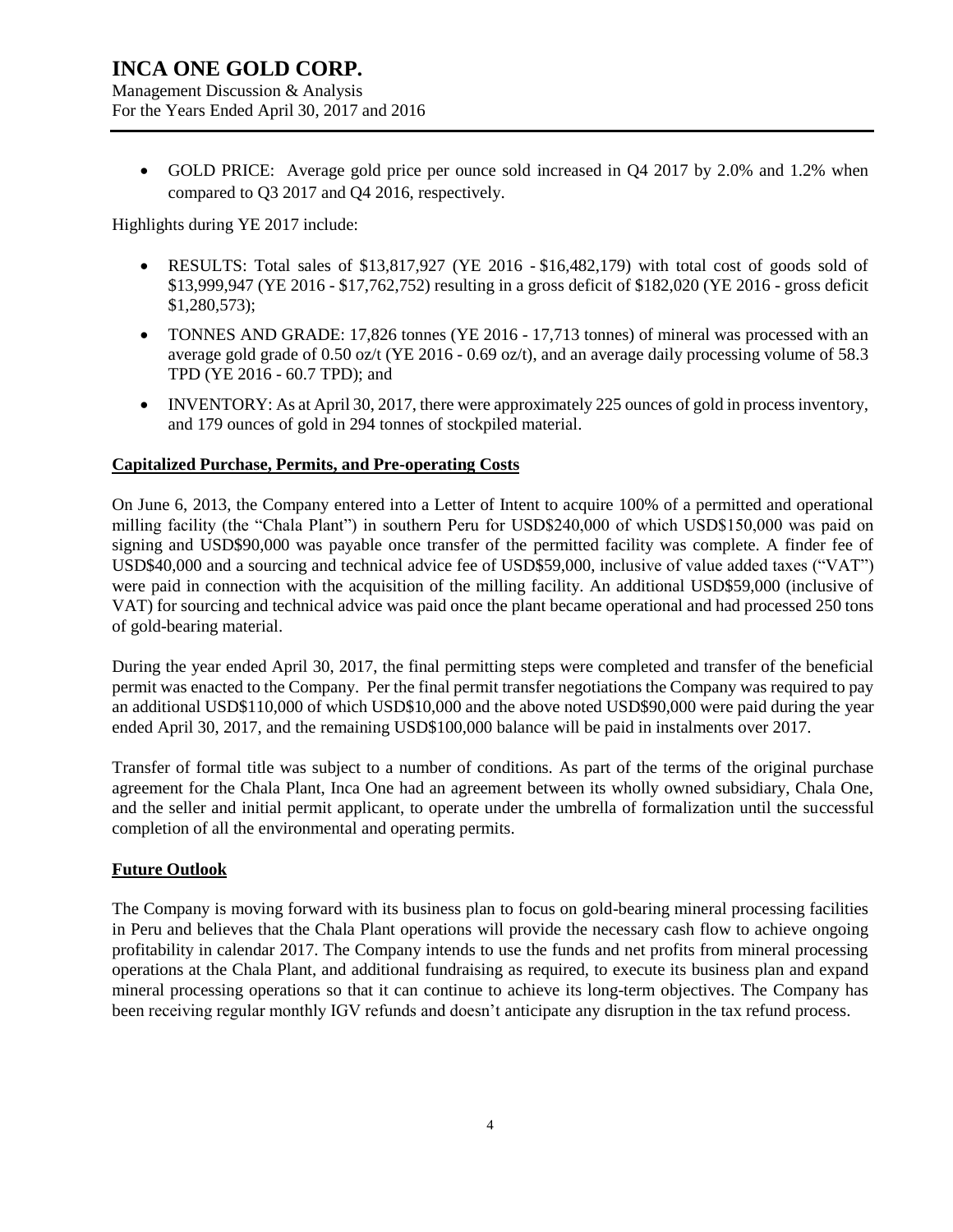Management Discussion & Analysis For the Years Ended April 30, 2017 and 2016

#### **Risks and Uncertainties**

Mineral processing and natural resources exploration, development, and production involve a number of business risks, some of which are beyond the Company's control. These can be categorized as operational, financial and regulatory risks.

#### *Operational Risks:*

The Company continuously monitors and responds to changes in operational risks, such as those noted below, and seeks to adhere to all regulations governing its operations.

Mineral Supply: The Company may not be able to source sufficient mill feed to economically operate the Chala Plant. In particular the Company currently sources material exclusively from third party sources and faces a competitive marketplace for purchase of supply from Peruvian government-approved mineral sources. Consequently the Company does not have control over the mineral grade, metallurgical recovery, nor quantities received, noting that the Company mitigates this risk by working with minimum cut-off purchase grades, providing fair terms to their customers, and sourcing material form established suppliers to ensure best efficiency and profitability of its plant operation.

Production Schedules: In relation to the mineral supply risks, no assurances can be provided that production schedules at the Chala Plant, and the related operating margins and cash flows, are achieved, noting that failure to meet these schedules can have an adverse impact on the Company's profitability, results of operations, cash flows, and overall financial conditions.

Qualified Staff: Due to the competitive marketplace, the Company may have difficulty in hiring and retaining skilled employees and contractors to source sufficient mineral feed, operate the Chala Plant effectively (noting the diversity of mill feed received), and effectively administer the Peruvian permitting, compliance, exportation, and regulatory functions.

Regulations, Permits, and Hazards: The Company must also manage changing governmental laws and regulations, and the Company cannot guarantee title to its properties and permits. The Company must also contend with environmental hazards (including discharge of pollutants or hazardous chemicals), as well as industrial accidents and occupational and health hazards, mechanical failures, the unavailability of materials and equipment, and lack of accessibility to required expertise.

Resource Properties: The Company may not be able to find and develop resource properties economically. In addition the Company may have to deal with development and mining issues including pit slope failures, unusual or unexpected rock formations, poor or unexpected geological or metallurgical conditions, poor or inadequate ventilation, failure of mine communication systems, poor water conditions, interruptions to gas and electricity supplies, human error and adverse weather conditions.

Acquisitions: There is no assurance that the Company will acquire additional mineral properties and/or processing plants and any acquisitions may expose the Company to new risks, and the mining industry is intensely competitive for the acquisition of new properties and plants.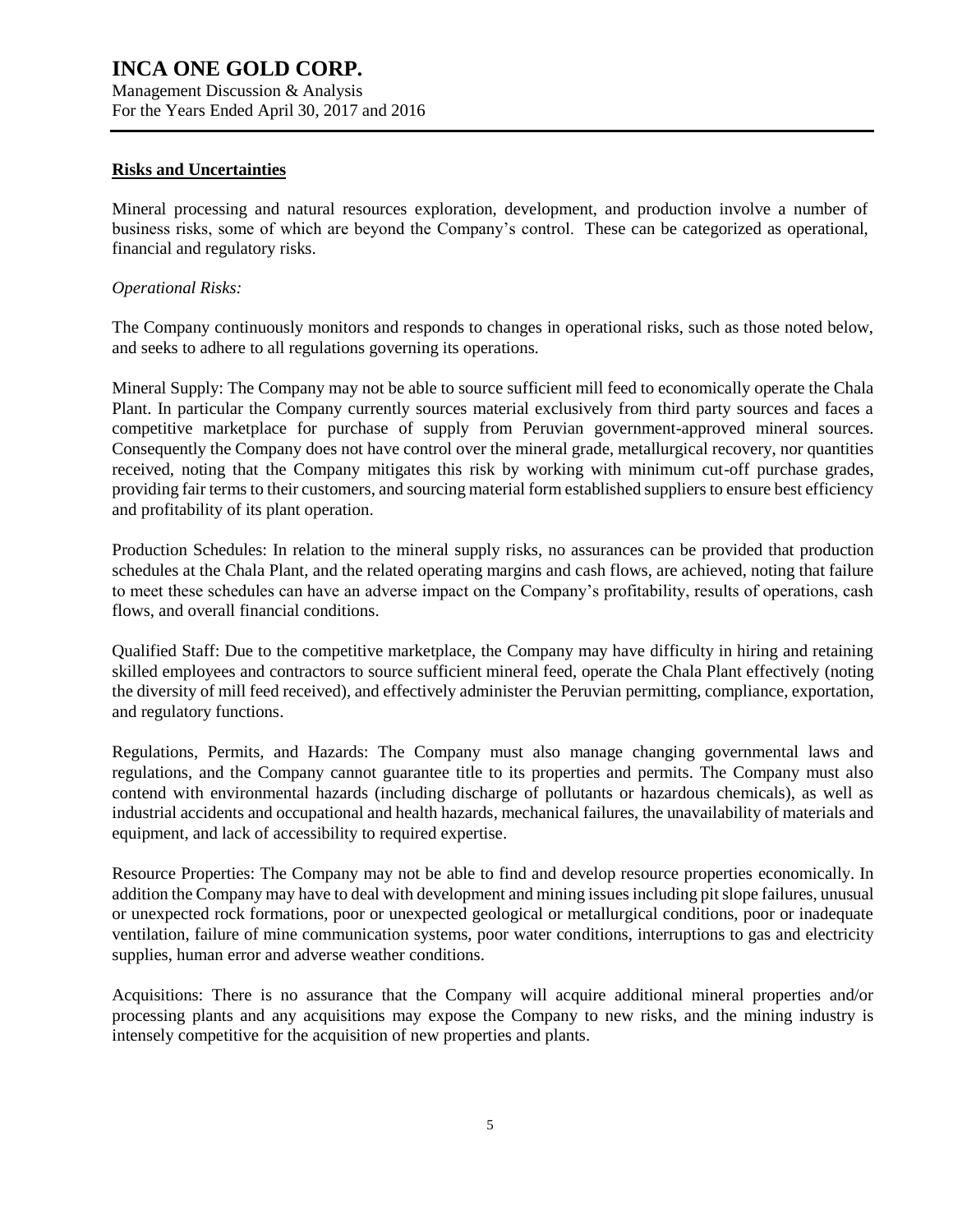Management Discussion & Analysis For the Years Ended April 30, 2017 and 2016

### *Financial risks:*

Financial risks include commodity prices, interest rates and fluctuating foreign exchange rates, all of which are beyond the Company's control. Additional financial risks are the Company's ability to raise capital to continue funding its operations.

### *Regulatory risks:*

Regulatory risks include the possible delays in getting regulatory approval to, and permits for, the transactions that the Board of Directors believe to be in the best interest of the Company, and include increased fees for filings, the introduction of ever more complex reporting requirements the cost of which the Company must meet in order to maintain its exchange listing.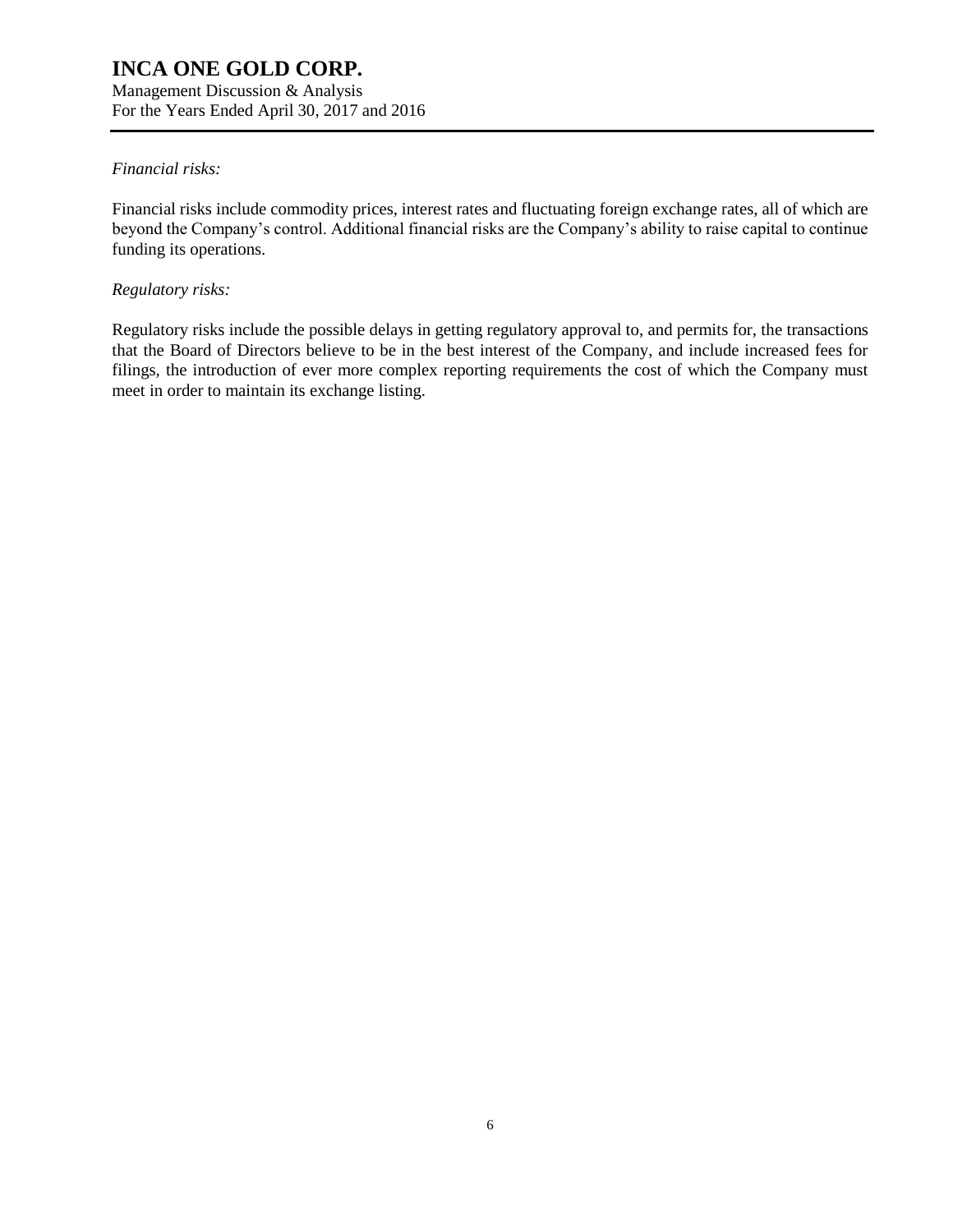Management Discussion & Analysis For the Years Ended April 30, 2017 and 2016

### **Selected Annual and Quarterly Information**

The following selected financial data with respect to the Company's financial condition and results of operations has been derived from the audited consolidated financial statements of the Company for the years ended April 30, 2017, 2016 and 2015, as applicable. The selected financial data should be read in conjunction with those financial statements and the notes thereto.

|                                        | Years ended April 30, |                 |             |
|----------------------------------------|-----------------------|-----------------|-------------|
|                                        | 2017                  | 2016            | 2015        |
|                                        | \$                    | \$              | S           |
| Revenue                                | 13,817,927            | 16,482,179      | 4,304,802   |
| Cost of goods sold                     | 13,999,947            | 17,762,752      | 4,173,660   |
| Gross margin (deficit)                 | (182, 020)            | (1,280,573)     | 131,142     |
| Finance and other expense, net         | (916, 025)            | (3,104,957)     | (1,250,722) |
| Restructuring gain                     | 608,828               |                 |             |
| Net loss for the period                | (2,997,722)           | (7,572,530)     | (4,207,372) |
| Net loss per share (basic and diluted) | (0.07)                | (0.75)          | (0.42)      |
| Other comprehensive (loss) earnings    | (309, 035)            | 285,269         | 770,123     |
|                                        |                       |                 |             |
|                                        |                       | As at April 30, |             |
|                                        | 2017                  | 2016            | 2015        |
|                                        | \$                    | \$              | S           |
| Total assets                           | 9,607,454             | 9,370,124       | 8,328,493   |

| The following table sets out selected quarterly financial data from the Company's unaudited quarterly financial |
|-----------------------------------------------------------------------------------------------------------------|
| statements for the last eight quarters.                                                                         |

Total current liabilities **3,414,655** 11,154,439 3,666,116 Total long term liabilities **3,444,202** 4,705,169 5,673,756

|                      | Working<br>capital |                     | Long term          | Net earnings    | <b>Basic (loss)</b><br>earnings per |
|----------------------|--------------------|---------------------|--------------------|-----------------|-------------------------------------|
| <b>Quarter ended</b> | (deficiency)       | <b>Total assets</b> | <b>liabilities</b> | $(\text{loss})$ | share                               |
|                      | \$                 | \$                  | \$                 | \$              | \$                                  |
| April 30, 2017       | (710, 470)         | 9,607,454           | 3,444,202          | (666, 558)      | (0.01)                              |
| January 31, 2017     | 457,487            | 9,490,022           | 3,151,464          | (2,211,970)     | (0.04)                              |
| October 31, 2016     | 2,320,511          | 10,622,447          | 3,169,778          | 1,162,745       | 0.03                                |
| July 31, 2016        | (9,382,607)        | 8,665,436           | 4,487,799          | (1,281,939)     | (0.12)                              |
| April 30, 2016       | (7,645,085)        | 9,370,124           | 4,705,169          | (2,405,901)     | (0.28)                              |
| January 31, 2016     | (5,960,657)        | 10,991,135          | 5,225,760          | (2,656,596)     | (0.28)                              |
| October 31, 2015     | (2,215,694)        | 11,152,022          | 5,863,988          | (1,928,949)     | (0.14)                              |
| July 31, 2015        | (1,201,165)        | 11,433,207          | 5,787,037          | (581,084)       | (0.07)                              |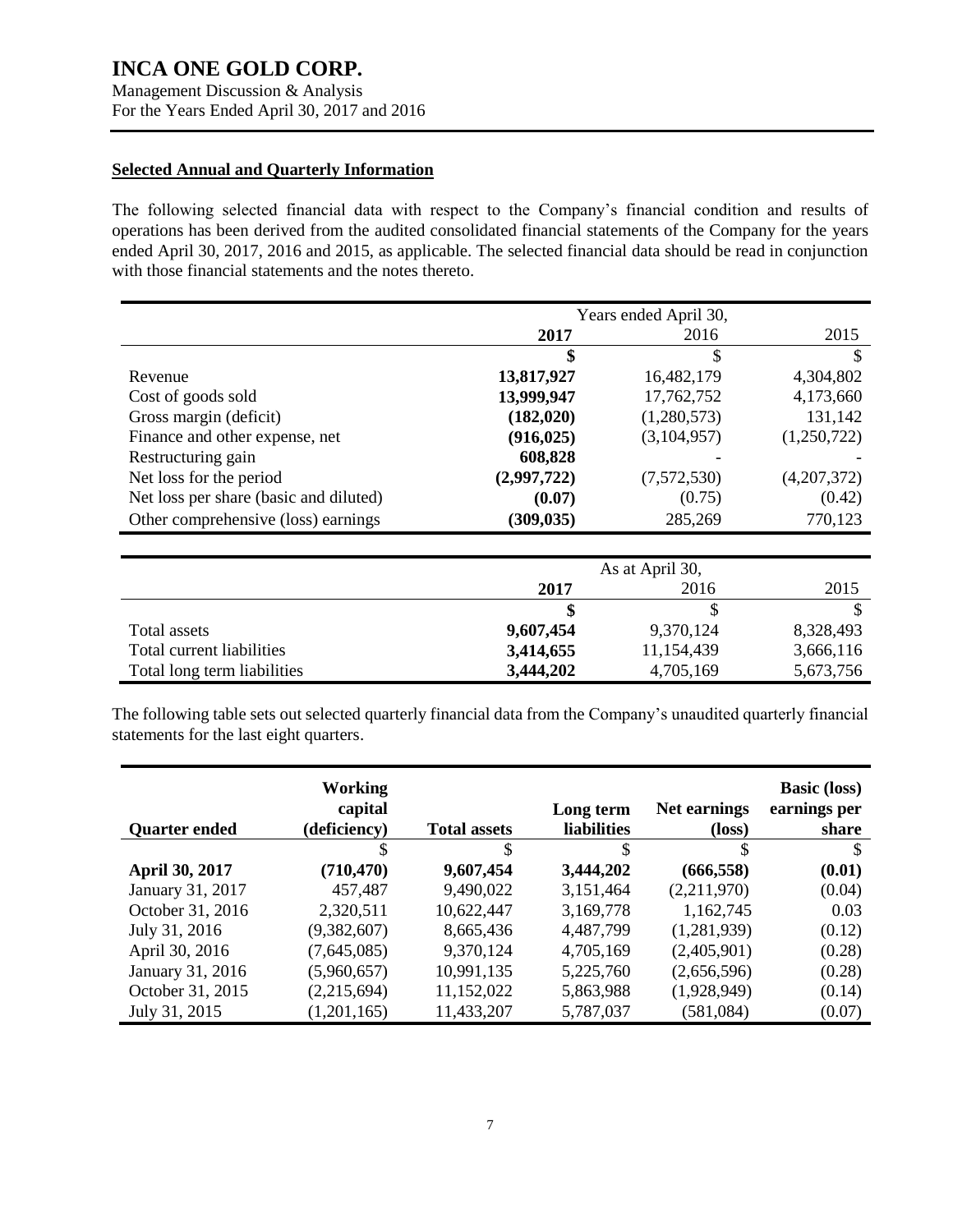Management Discussion & Analysis For the Years Ended April 30, 2017 and 2016

The change in working capital as at April 30, 2017, from January 31, 2017, is a result of a \$567,545 decrease in prepaids arising from amortization of marketing restructuring costs, coupled with an increase in accounts payable of \$660,072, offset in part by an increase in accounts receivable of \$463,775.

The significant change in working capital as at April 30, 2017, from April 30, 2016, arose from liabilities being settled upon the Restructuring. The Restructuring led to a reduction in current liabilities of \$7,739,784 from April 30, 2016, noting that an additional \$1,737,522 of debt became current in the quarter ended July 31, 2016 (pre-Restructuring).

The \$1,260,967 decrease in long term liabilities for the year ended April 30, 2017, arose due to the Restructuring that occurred during Q2 2017.

### **Results of Operations – Q4 2017 compared to Q4 2016**

Revenue for Q4 2017 was \$4,247,620 (Q4 2016 – \$2,496,234) and cost of goods sold was \$4,130,304 (Q4 2016  $-$  \$3,270,732) resulting in a gross margin of \$117,316 (Q4 2016 – gross deficit of \$774,498). The primary reason for the gross margin improvements was due to cost saving measures, operating efficiencies, and mineral purchasing efficiencies enacted over the year benefiting the quarter.

Q4 2017 operated at lower than the plant's capacity given low mineral availability due to the significantly prolonged rainy season and flooding that occurred in many regions of Peru. Notwithstanding the above, the Company benefitted from a reduction in operating costs due to cost cutting measures and right-sizing enacted, continued strong recoveries; and an overall focus on operating effectiveness in all areas of the business in a post-Restructuring ramp-up environment.

During Q4 2017, the Company reported a net loss of \$666,558, a significant improvement from the net loss of \$2,405,901 during Q4 2016, primarily as a result of cost cutting measures. The most significant components of the loss were (in addition to the gross operating margin of \$117,316), a net restructuring loss of \$365,353, management fees and salaries of \$323,261; finance costs of \$234,200; and professional fees of \$95,385.

During Q4 2017, the Company recorded a net restructuring loss of \$365,353 composed of amortized marketing restructuring costs of \$432,832, restructuring costs of \$110,747, impairments of \$23,702, offset by a gain on debt restructuring of \$201,928. There were no restructuring costs in the comparable period.

Management fees and salaries during Q4 2017 decreased by \$416,776 to \$323,261 compared to \$740,037 during Q4 2016, primarily due to cost cutting measures in fiscal 2017.

Finance costs during Q4 2017 decreased by \$73,920 to \$234,200 compared to \$308,120 during Q4 2016 primarily due to significantly lower debt and interest post-Restructuring and Debt Settlement.

Professional fees during Q4 2017 decreased by \$47,471 to \$95,385 compared to \$142,856 during Q4 2016, primarily due to cost cutting measures in fiscal 2017.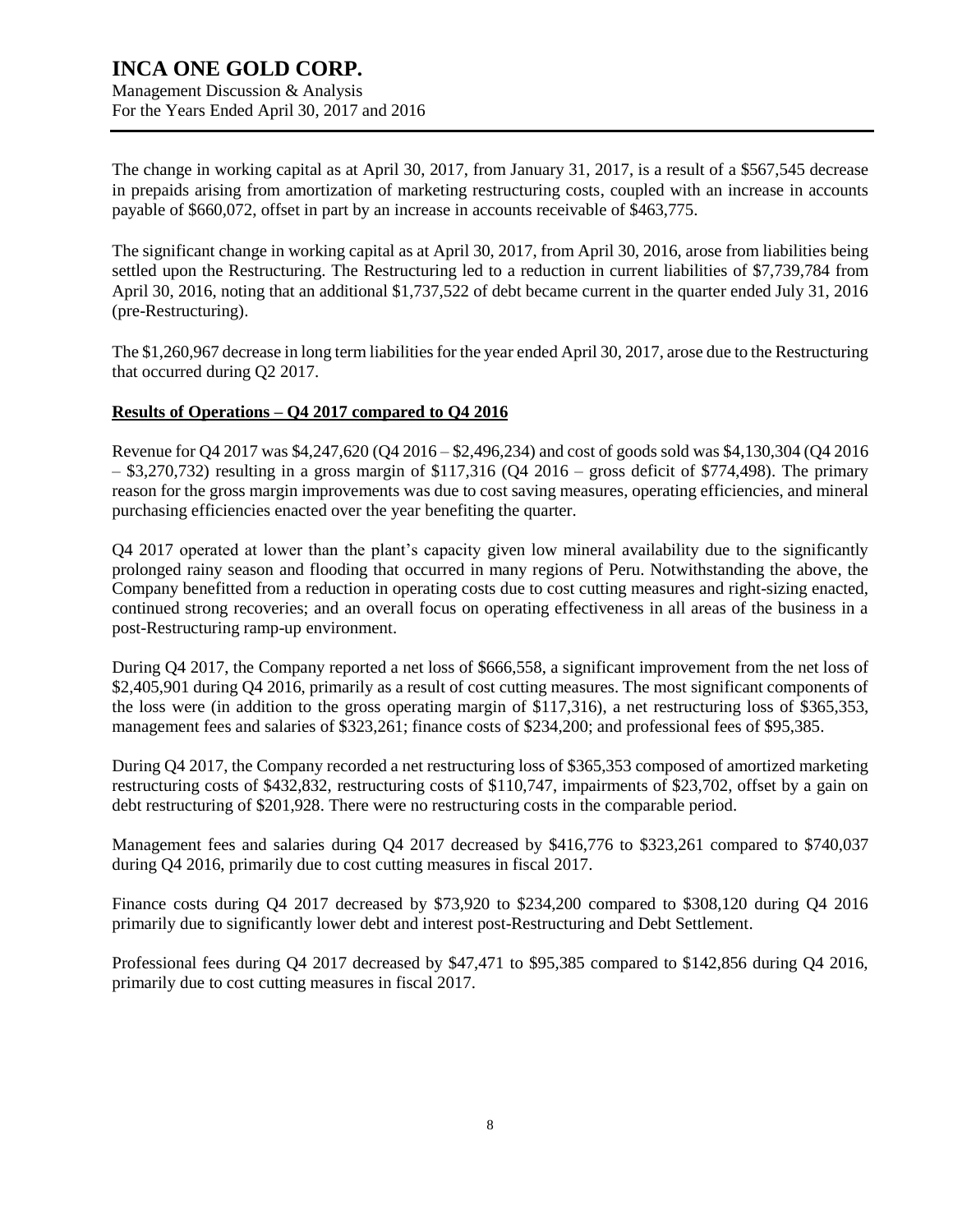Management Discussion & Analysis For the Years Ended April 30, 2017 and 2016

### **Results of Operations – YE 2017 compared to YE 2016**

Revenue for the YE 2017 was \$13,817,927 (YE 2016 - \$16,482,179) and cost of goods sold was \$13,999,947 (YE 2016 - \$17,762,752) resulting in a gross deficit of \$182,020 (YE 2016 – gross deficit of \$1,280,573). The primary reason for the gross deficit improvements was due to cost saving measures, operating efficiencies, and mineral purchasing efficiencies enacted over the year.

During the YE 2017, the Company reported a net loss of \$2,997,722 the most significant components of which were, a restructuring gain of \$608,828, management fees and salaries of \$1,140,642; finance costs of \$1,215,262; and professional fees of \$433,106.

The Company recorded a net restructuring gain of \$608,828 composed of a \$3,626,887 gain on restructuring of debt, offset by restructuring costs of \$1,192,028, amortized marketing restructuring costs of \$886,408, share based payments costs of \$455,555 and total impairments on restructuring of \$484,068. There were no restructuring costs in the comparable period.

Management fees and salaries during YE 2017 decreased by \$91,864 to \$1,140,642 compared to \$1,232,506 during YE 2016, primarily due to cost cutting measures in fiscal 2017.

Finance costs decreased during YE 2017 by \$468,003 to \$1,215,262 compared to \$1,683,265 during YE 2016, primarily as a result of significantly lower debt and interest post Restructuring and Debt Settlement.

Professional fees during YE 2017 increased by \$71,512 to \$433,106 compared to \$361,594 during YE 2016, primarily due to different contractor cost classifications in 2016.

#### **Liquidity and Capital Resources**

As at April 30, 2017, the Company has financed its operations and met its capital requirements primarily through operational cash flow re-investment at the Chala One plant, and the issuance of capital stock by way of private placements and stock option exercises. On August 26, 2016, the Company received approval by the TSX-V for the Debt Settlement, which converted approximately \$13.5 million of the Company's long and short term debt and related unpaid interest. As at April 30, 2017, the Company had cash of \$51,893 representing an increase of \$6,758 compared with cash of \$45,135 at April 30, 2016.

The Company reported a working capital deficiency of \$710,470 at April 30, 2017, compared to a working capital deficiency of \$7,645,085 as at April 30, 2016. The primary reason for the significant reduction in the working capital deficit during the year ended April 30, 2017, was the Restructuring that was completed by the Company in Q2 2017.

The Company continued developing the Chala Plant, which was successfully upgraded to approximately 100 TPD capacity during the year ended April 30, 2015. The Chala Plant commenced commercial production on February 1, 2015.

Management intends to finance operating costs over the year with funds received from operations upon the Company ramping up operations, and additional funds from financing as required for working capital to support the operational ramp up.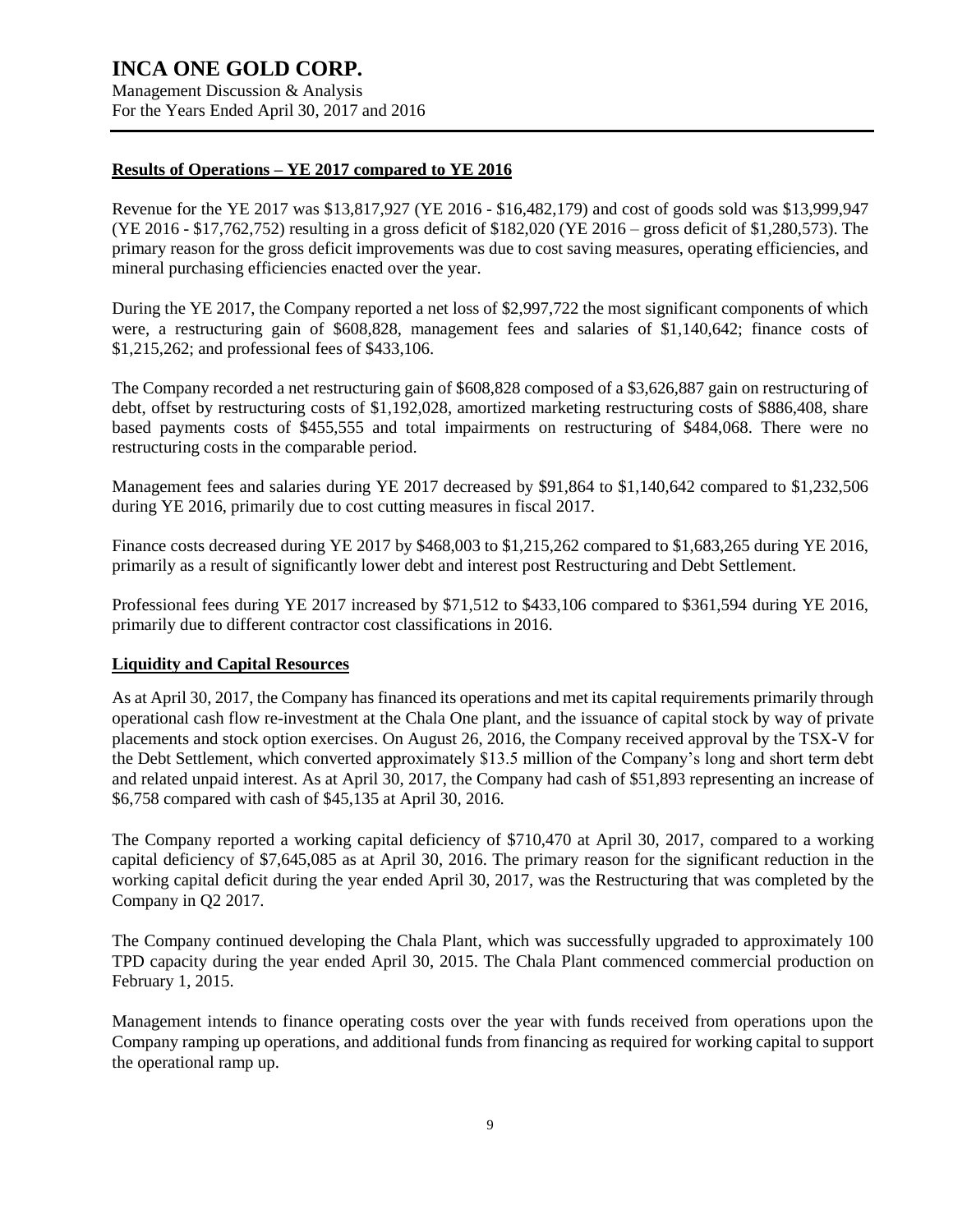Management Discussion & Analysis For the Years Ended April 30, 2017 and 2016

### **Financings – Debt**

#### Promissory Notes – Post-Restructuring Balances – Non-interest bearing notes

During the year ended April 30, 2017, the Company enacted a Restructuring and Debt Settlement whereby the majority of outstanding promissory notes payable balances which were outstanding both at April 30, 2016 and prior to the TSX Debt Settlement approval on August 26, 2016 were converted (subject to the specific settlement agreement terms) to a varied combination of equity (shares and warrants), contingent debt, cash repayments, and short term non-interest bearing notes. Upon settlement \$416,725 of new non-interest bearing notes were recognized including \$62,456 from settled CAD denominated convertible notes and related unpaid interest. The non-interest bearing notes are scheduled to be repaid through May 31, 2017. During the year ended April 30, 2017, \$260,365 of the new non-interest bearing notes was repaid and \$163,800 remains outstanding as at April 30, 2017.

### Promissory Notes – Post-Restructuring Balances – Accelerated Notes (arising from settlement of the USD Debenture Notes)

As a result of the Restructuring and Debt Settlement the Company also recognized USD\$500,000 in non-interest bearing notes and CAD\$775,020 in a non-interest bearing Warrant Deposit which arose from the conversion of certain USD Debenture Notes (together the "Accelerated Notes"). The Accelerated Notes holders retained the option for repayment or accelerated repayment of the outstanding Accelerated Notes in part (or in full) through achieving certain fundraising criteria including sourcing proceeds for the Company in a market-priced private placement after close of the Debt Settlement. During the year ended April 30, 2017 the lender achieved the fundraising criteria, and consequently on the close of the October 5, 2016 tranche the lender was repaid their Accelerated Debt amount in full, therefore the remaining Accelerated Notes balance as at April 30, 2017 is \$nil (April 30, 2016 - \$nil).

#### Promissory Notes – Pre-Restructuring Balances – Directors and Officers

During May 2015, a director and/or officer of the Company advanced to the Company a total of \$100,000 in cash in exchange for short term promissory notes. The notes were unsecured with an interest rate of 20% per annum payable on maturity in six months. During April 2016, the parties agreed to extend the maturity date while the Company evaluated some balance sheet restructuring. During the year ended April 30, 2016, \$40,000 of the principal was repaid.

During June 2015, a company controlled by an individual who was subsequently appointed a director of the Company on July 8, 2015 advanced to the Company USD\$500,000 in cash in exchange for a short term promissory note of which USD\$100,000 was repaid during August 2015. The note was unsecured with an interest rate of 20% per annum payable on maturity in six months.

Pursuant to the Debt Settlement all director and officer balances owing were settled during the year ended April 30, 2017, and as at April 30, 2017, the principal balance was \$nil (April 30, 2016 - \$561,920), and interest expense recorded during the year ended April 30, 2017 was \$7,064 (2016 - \$96,206), of which \$nil (April 30, 2016 - \$36,487) is in accounts payable and accrued liabilities as April 30, 2017.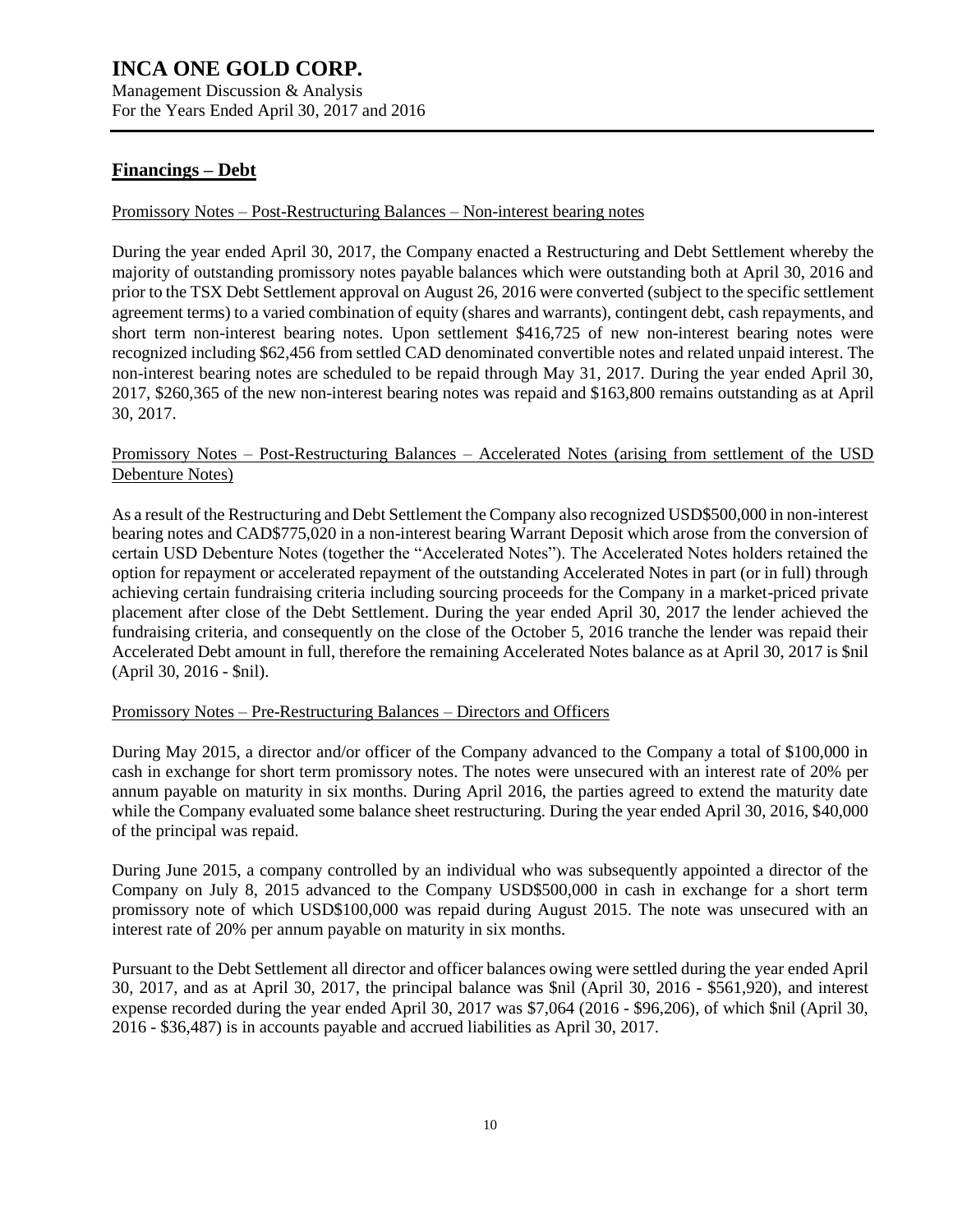Management Discussion & Analysis For the Years Ended April 30, 2017 and 2016

### Promissory Notes – Pre-Restructuring Balances – Third party advances

On January 14, 2015, the Company received USD\$200,000 in cash in exchange for a promissory note with a third party. The note is unsecured, originally had a six month term, and carried an interest rate of 20% per annum calculated and payable on the maturity date. In July 2015 and in October 2015, the Parties agreed to cumulatively extend the maturity date for an additional six months while the Company evaluated some balance sheet restructuring.

Pursuant to the Debt Settlement all balances owing were settled during the year ended April 30, 2017, and as at April 30, 2017, the principal balance was \$nil (April 30, 2016 - \$250,960) and interest expense recorded during the year ended April 30, 2017 was \$17,543 (2016 - \$53,182), of which \$nil (April 2016 - \$39,696) is in accounts payable and accrued liabilities as of April 30, 2017.

#### Promissory Notes – Pre-Restructuring Balances – Redeemable notes

On October 22, 2013 and November 6, 2013, the Company closed a non-brokered private placement of secured, redeemable promissory notes for gross proceeds of \$420,000. Of this amount an aggregate of \$150,000 was issued to an officer and a company controlled by a director. The promissory notes had a maturity date 24 months after issuance and bore interest at 20% per annum.

At the option of one of the subscribers, accrued interest of \$5,632 (April 30, 2016 - \$50,222) has been added to the principal of the promissory notes instead of being paid in cash. Subscribers were entitled to redeem their investment principal plus accrued interest on or after six months by providing 30 days written notice in advance of three month promissory note rollover periods. The notes were secured by a security interest in all of the Company's present and after acquired property pursuant to an underlying Security Agreement but were subordinate to any security held by holders of the Convertible Debentures.

During the year ended April 30, 2015, \$100,000 of the promissory notes were redeemed by an officer of the Company and \$50,000 of the promissory notes were redeemed by a company controlled by a director of the Company. On May 31, 2015, \$120,000 of the notes was repaid. On December 31 2015, \$125,000 was paid as partial payment of principal and interest for the remaining promissory note outstanding. A cash finder fee of \$2,500 and legal and regulatory costs of \$2,540 incurred in connection with the financing were charged against the promissory notes amount payable.

Pursuant to the Debt Settlement a final agreement on the remaining redeemable note balance was not settled and the disputed settlement balance was transferred to accounts payable until the issue is resolved. As of April 30, 2017 the principal balance of the redeemable notes was \$nil (April 30, 2016 - \$104,500).

#### Promissory Notes – Pre-Restructuring Balances – TON Mineral Loan

On October 6, 2015, the Company entered into a binding letter of intent with TON (the "Binding LOI") to acquire all of the issued and outstanding shares of TON under a plan of arrangement, subject to due diligence and other conditions. As part of the Binding LOI, the Company entered into a loan with TON for USD\$550,000 less USD\$55,000 of prepaid interest for net proceeds of USD\$495,000 (the "Mineral Loan").

The Mineral Loan bears an annual interest rate of 20% and was due April 6, 2016 or earlier subject to certain maturity conditions including 30 days after the termination of the Binding LOI, which was terminated on November 30, 2015.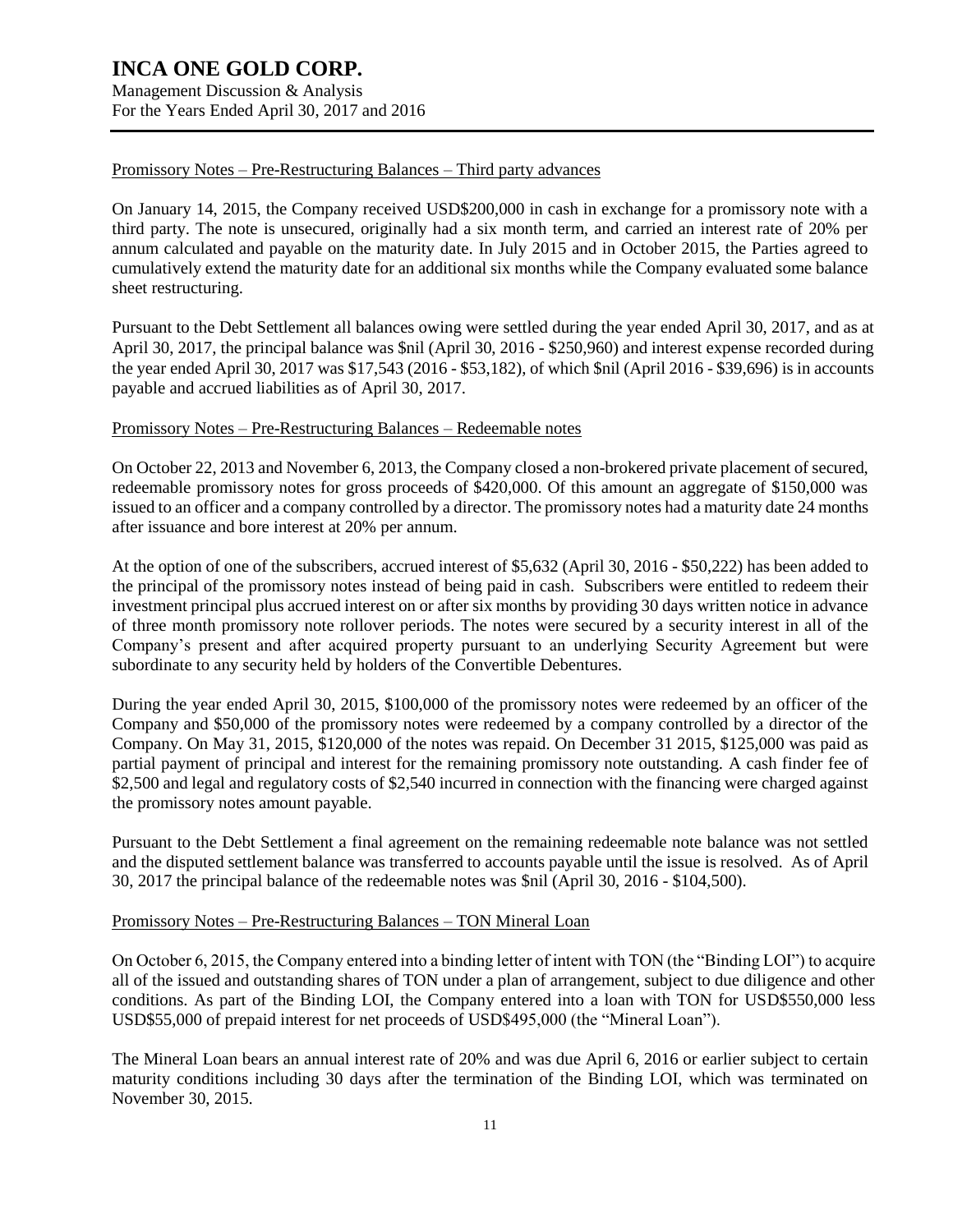Management Discussion & Analysis For the Years Ended April 30, 2017 and 2016

Pursuant to the Debt Settlement all balances owing were settled during the year ended April 30, 2017, and as at April 30, 2017, the principal balance of the Mineral Loan was \$nil (April 30, 2016 - \$690,140) and interest expense recorded during the year ended April 30, 2017 was \$48,245, respectively (2016 - \$83,102), of which \$nil (April 30, 2016 - \$9,172) is in accounts payable and accrued liabilities as of April 30, 2017.

#### Promissory Notes – Pre-Restructuring Balances – TON Purchase Note

As part of the Binding LOI, on October 21, 2015, the Company also entered into a mineral purchase agreement with TON (the "Mineral Purchase Note") whereby TON would advance the Company up to USD \$1,750,000 for the purpose of the acquisition of mineral at the Company's Chala One ore processing plant. The Mineral Purchase Note payed a profit sharing fee to TON at a fixed rate of 12% per annum on advances approximately four weeks after the advance. The Mineral Purchase Note was subject to various maturity clauses including two months after the termination of the Binding LOI, which was terminated on November 30, 2015.

Pursuant to the Debt Settlement all balances owing were settled during the year ended April 30, 2017, and as at April 30, 2017 \$nil (April 30, 2016 - \$1,167,323) had been advanced/outstanding and interest expense recorded during the year ended April 30, 2017 was \$48,962 (2016 - \$67,255) of which \$nil (April 30, 2016 - \$67,255) is in accounts payable and accrued liabilities as of April 30, 2017.

### CAD denominated Convertible Debentures – Post-Restructuring Balances

As a result of the Restructuring and Debt Settlement the \$463,750 outstanding CAD denominated convertible debentures principal balance plus accrued and unpaid interest was converted (subject to the specific settlement agreement terms) to a combination of equity (shares and warrants), and short term non-interest bearing notes. As at April 30, 2015 the equity component had been fully converted. As at April 30, 2017 the outstanding principal and interest payable balances are \$nil.

### CAD denominated Convertible Debentures – Pre-Restructuring Balances

On October 30, 2013, the Company completed a secured convertible debenture offering for gross proceeds of \$275,000. Of this amount \$75,000 was issued to two directors and officers or to individuals to whom they were related. The debentures had a maturity date of October 30, 2018 and were redeemable at the Company's option after October 30, 2016. At the date of issue \$198,664 was attributed to the liability component of the convertible debenture and \$76,336 to the equity component based on an effective interest rate of 20%.

The debenture was secured by a security interest in all of the Company's present and after acquired property pursuant to an underlying Security Agreement and hold preference to any security held by holders of the promissory notes.

Until October 30, 2014 each debenture holder had the option to convert up to 20% of the debenture principal and all of the interest payable into common shares by providing 30 days written notice in advance of three month debenture rollover periods. The conversion of debenture principal was based on a share price of \$0.70 and the conversion of any interest payable was based on the greater of \$0.70 per share or the closing share price on the date the Company received notice from the holder. On October 30, 2014, \$55,000 of the convertible debentures were converted to 78,571 common shares of the Company.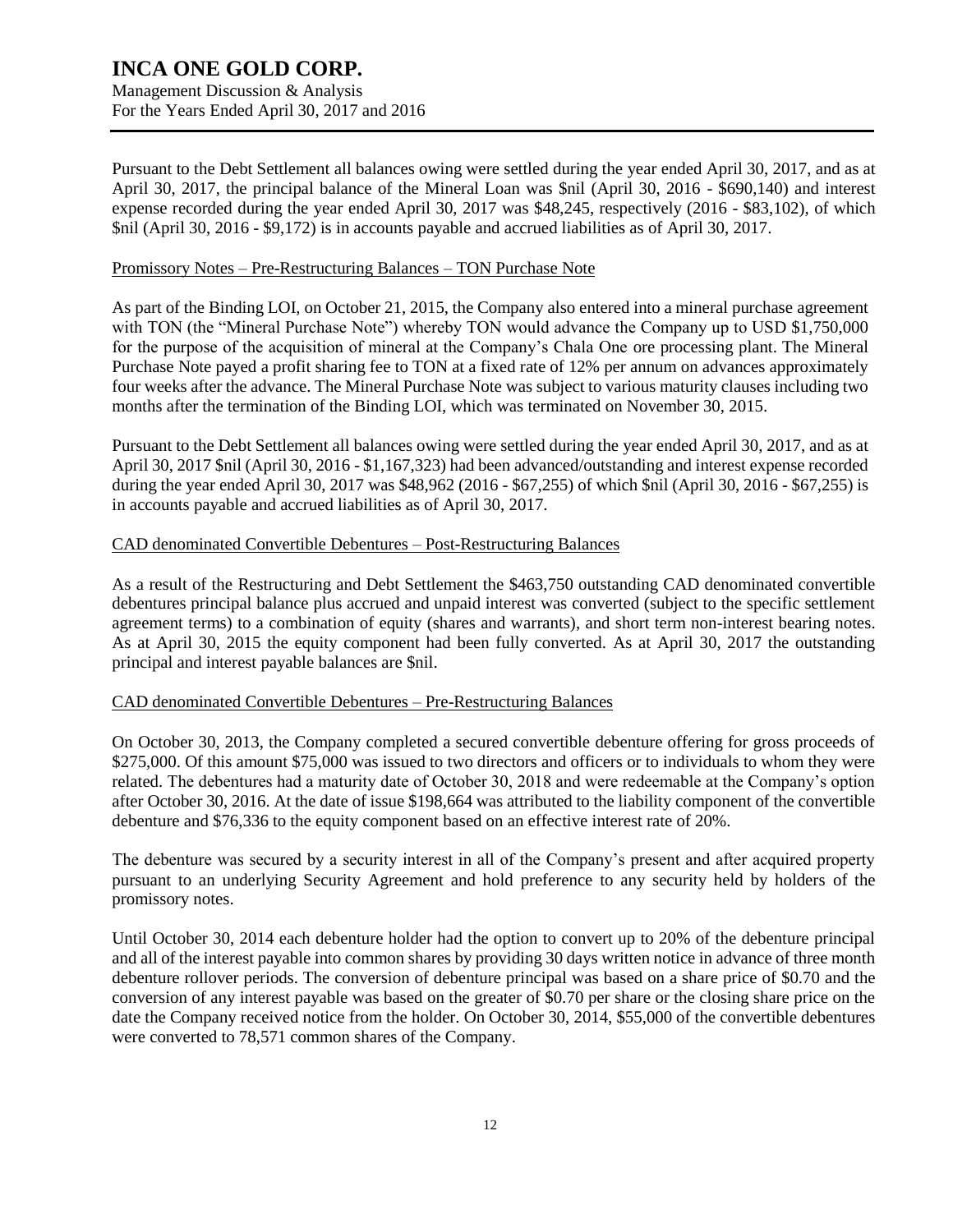Management Discussion & Analysis For the Years Ended April 30, 2017 and 2016

Interest on the debenture was payable at the rate of 10% per annum calculated and paid quarterly in arrears. Professional fees of \$11,705 were incurred in connection with the debenture offering and were recorded against the liability and equity components on a pro-rata basis. During the year ended April 30, 2017, the Company recorded accretion expense and amortization of issuance costs of \$4,559 (2016 - \$13,005), and interest expense of \$7,393 (2016 - \$22,040) of which \$nil (April 30, 2016 - \$5,410) is in accounts payable and accrued liabilities as of April 30, 2017.

On May 23, 2014, the Company closed a second debenture financing for gross proceeds of \$325,000. The Company had received all of the proceeds in advance of the closing and accordingly they were reflected as current liabilities on the Consolidated Statements of Financial Position as at April 30, 2014. The debentures bore interest at a rate of 10% per annum, calculated and paid quarterly in arrears, 25% of which could be convertible into shares during the first year of the debenture term. Also during the first year of the debenture term a maximum of 25% of the principal may, at the option of the holder, be converted into common shares of the Company at a price of \$0.875 per common share. The debentures had a maturity date of May 22, 2019 and were redeemable by the Company at any time after May 22, 2017. The debentures were secured by a security interest in all of the Company's present and after acquired property pursuant to a security agreement. At the date of issue \$234,785 was attributed to the liability component of the convertible debenture and \$90,215 to the equity component based on an effective interest rate of 20%. On December 1, 2014, \$81,250 of the convertible debentures were converted to 92,857 common shares of the Company. Professional fees of \$18,297 were incurred in connection with the debenture offering and were recorded against the liability and equity component on a pro-rata basis.

During the year ended April 30, 2017, with respect to this second debenture offering, the Company recorded accretion expense and amortization of issuance costs of \$4,742 (2016 - \$14,345), and interest expense of \$8,197 (2016 - \$27,373) of which \$nil (April 30, 2016 - \$4,063) is in accounts payable and accrued liabilities as at April 30, 2017.

### USD denominated Convertible Debentures – Post-Restructuring Balances

As a result of the Restructuring and Debt Settlement the remaining USD\$1,000,000 principal balance and unpaid and accrued interest was converted to a combination of equity (shares and warrants) at the same terms as the August 30, 2016 private placement, other than approximately USD\$12,700 of interest which was settled in cash. As at April 30, 2017 the outstanding principal and interest payable balances are \$nil.

### USD denominated Convertible Debentures – Pre-Restructuring Balances

On March 20, 2015, the Company announced the terms of a convertible loan with a group of lenders for gross proceeds of USD\$1,500,000 (the "USD Convertible Loan"). The USD Convertible Loan bore interest at a rate of 15% per annum and was available to be drawn down in three tranches of USD\$600,000, USD\$500,000, and USD\$400,000, respectively, with the third tranche at the option of the Company. Each tranche of the USD Convertible Loan had a twelve month term and was subject to a twelve month renewal option, subject to certain conditions. The USD Convertible Loan was secured by a pledge of the inventory and related assets of the Company's subsidiary, Chala One.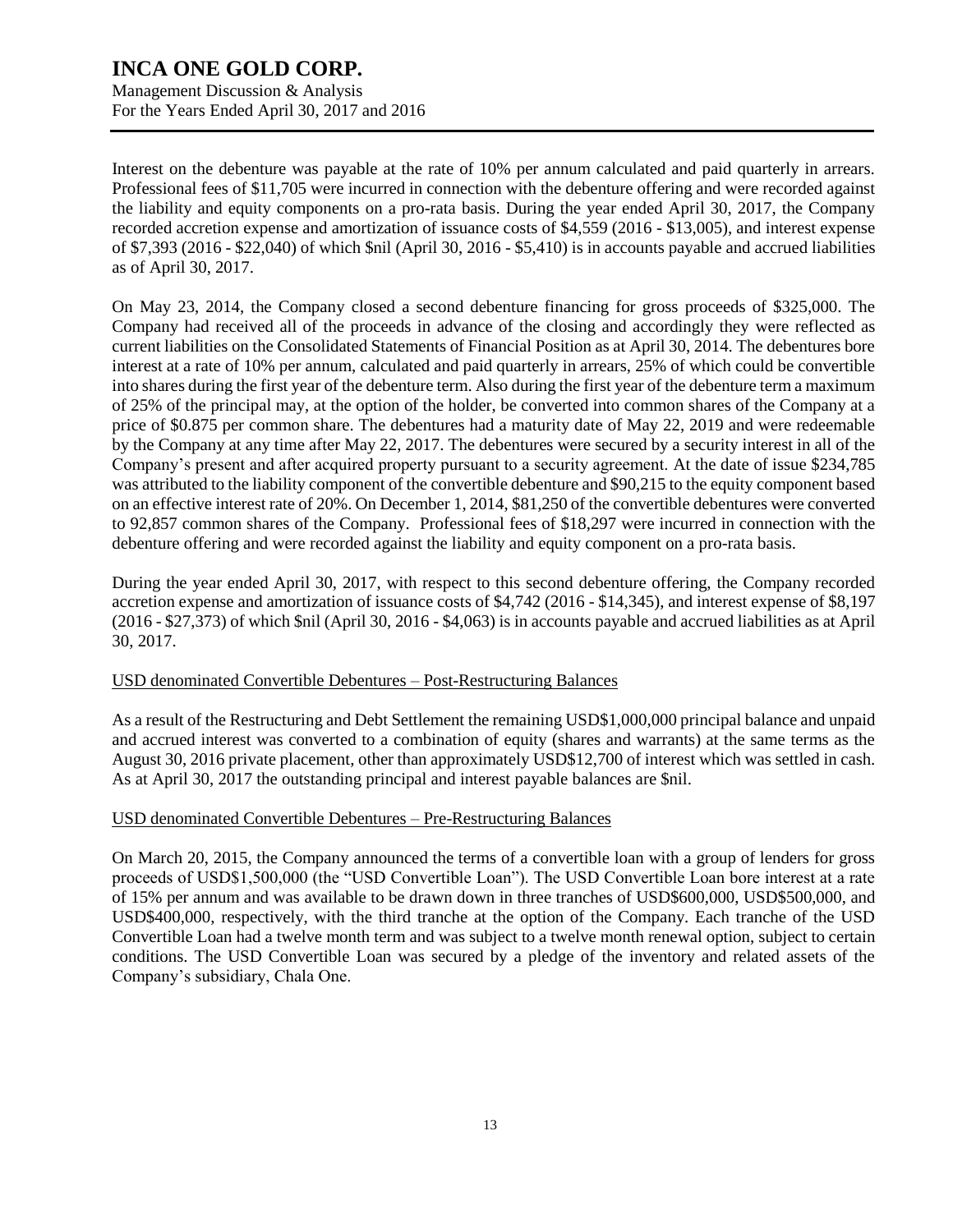Management Discussion & Analysis For the Years Ended April 30, 2017 and 2016

The Company paid an arrangement fee of 5% of the proceeds of the USD Convertible Loan to a third party for its role in arranging the USD Convertible Loan. In certain circumstances, up to 40% of the outstanding indebtedness under the USD Convertible Loan was convertible into common shares the Company at the option of the Lenders at a conversion price of CAD\$1.75. The conversion amount would have been based on a fixed foreign exchange rate which could have resulted in maximum of 426,828 common shares issuable upon conversion.

On April 27, 2015, the Company closed the first tranche for gross proceeds of USD\$600,000. At the date of issue \$704,902 was attributed to the liability component of the convertible debenture and \$23,858 to the equity component based on an effective interest rate of 20%. Professional and arrangement fees of \$104,654 were incurred in connection with the USD Convertible Loan offering and were recorded against the liability and equity component on a pro-rata basis.

During the year ended April 30, 2017, the Company recorded accretion expense and amortization of issuance costs of \$6,505 (2016 - \$116,159), and interest expense of \$32,609 (2016 - \$134,308) of which \$nil (April 30, 2016 - \$22,401) is in accounts payable and accrued liabilities as of April 30, 2017.

On May 19, 2015, the Company closed the second tranche for gross proceeds of USD\$500,000. At the date of issue \$591,631 was attributed to the liability component of the convertible debenture and \$19,969 to the equity component based on an effective interest rate of 20%. Professional and arrangement fees of \$37,267 were incurred in connection with the second tranche of the USD Convertible Loan offering and were recorded against the liability and equity component on a pro-rata basis.

During the year ended April 30, 2017, the Company recorded accretion expense and amortization of issuance costs of \$806 (2016 - \$14,399), and interest expense of \$22,731 (2016 - \$104,392) of which \$nil (April 30, 2016 - \$18,668) is in accounts payable and accrued liabilities as of April 30, 2017.

On June 1, 2015, the Company closed the third tranche for gross proceeds of USD\$400,000. At the date of issue \$481,237 was attributed to the liability component of the convertible debenture and \$16,243 to the equity component based on an effective interest rate of 20%. Professional and arrangement fees of \$40,968 were incurred in connection with the third tranche of the USD Convertible Loan offering and were recorded against the liability and equity component on a pro-rata basis.

During the year ended April 30, 2017, the Company recorded accretion expense and amortization of issuance costs of \$656 (2016 - \$11,714), and interest expense of \$21,739 (2016 - \$74,446), of which \$nil (April 30, 2016 - \$14,934) is in accounts payable and accrued liabilities as of April 30, 2017.

On July 20 2016, USD\$500,000 of the USD Convertible Loan was repaid.

### Bond Payable – Post-Restructuring Balances

As a result of the Restructuring and Debt Settlement the full \$5,500,000 principal balance plus unpaid and accrued interest was converted partially to equity (shares and warrants) and partially through the issuance of a new Secured Debenture. As at April 30, 2017 the remaining outstanding principal and interest payable balances are \$nil.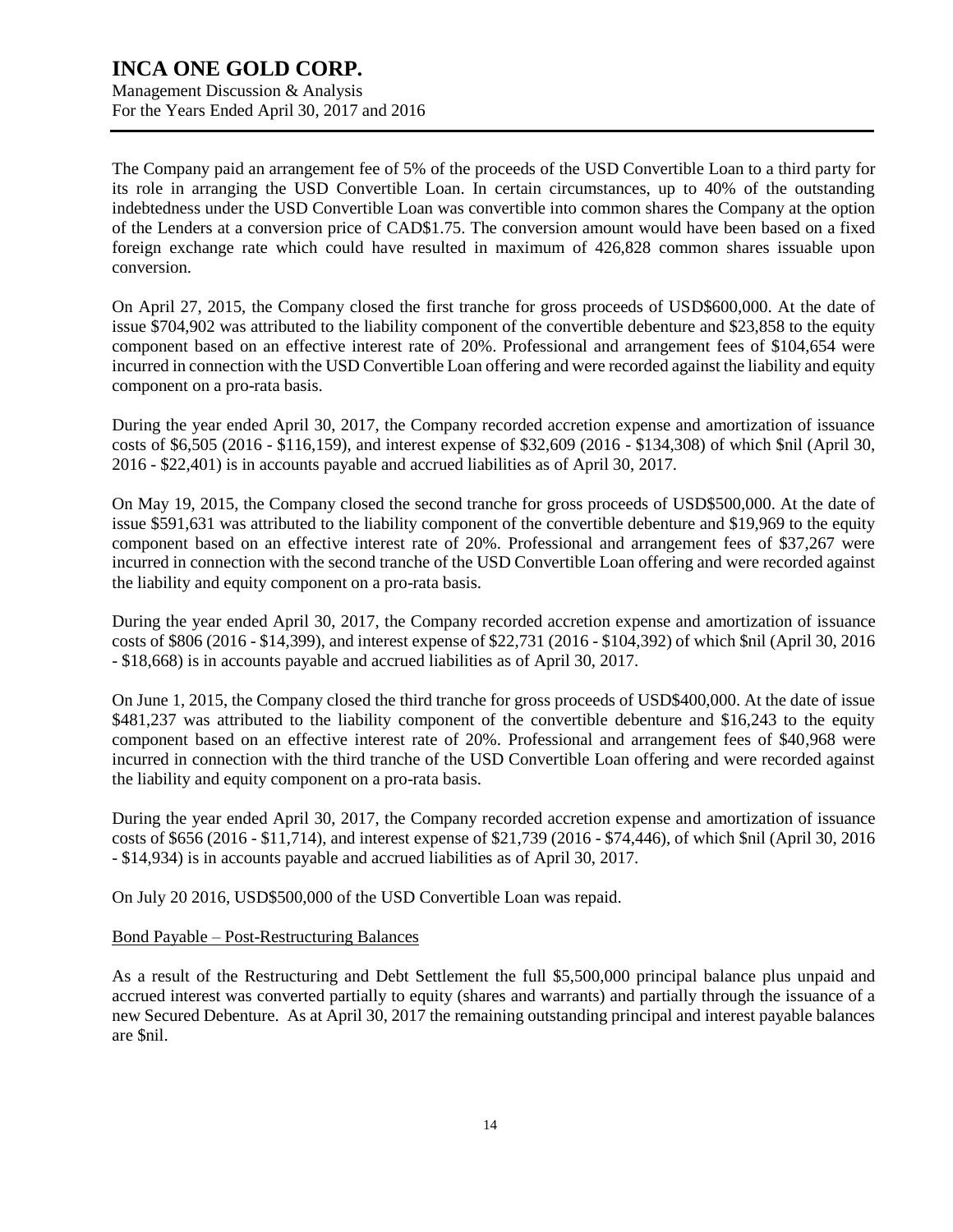Management Discussion & Analysis For the Years Ended April 30, 2017 and 2016

#### Bond Payable – Pre-Restructuring Balances

On May 20, 2014, the Company announced a bond financing for gross proceeds of \$5,500,000. The bond financing was closed over three tranches, and each tranche bore interest at 10% per annum calculated and payable quarterly in arrears commencing no later than 6 months after the closing date, and each tranche had a maturity date three years from the respective close date.

The bond was secured by a security interest in all of the Chala One present and after acquired property pursuant to an underlying Security Agreement. In addition, Inca One Gold Corp. was a guarantor of the debt. During the year ended April 30, 2015, the Company amended the security terms, whereby the bond financing lenders released their priority security over the Chala One's inventory assets for a temporary 1% increase in the annual interest rate from 10% to 11%. The 1% interest rate increase was in effect until the USD Convertible Loan has been repaid/settled in full.

Pursuant to the terms of the bond financing agreement the Company had granted to the lender the right of first refusal for future debt and equity financings of up to \$1,500,000 subject to certain restrictions as outlined in those agreements.

In connection with the bond financing the Company and the purchaser entered into a financing fee agreement whereby the Company has a commitment, which continues post-Restructuring, to pay a financing fee equal to 3.5% of the net revenues from the Chala plant as defined by the agreement.

All or a portion of the financing fee can be repurchased by the Company on either December 31, 2024 or December 31, 2029 in exchange for the cash payment of USD\$1,500,000 or a corresponding pro-rata portion thereof and otherwise the fee will continue to be payable until December 31, 2034.

In connection with the financing, during the year ended April 30, 2017, the Company recorded accretion expense and amortization of issuance costs of \$91,478 (2016 - \$270,469).

### *First tranche*

On June 3, 2014, the Company closed the first tranche of the bond financing for gross proceeds of \$2,700,000. The first tranche bond bore interest at 10% per annum, calculated and payable quarterly in arrears commencing no later than November 12, 2014. The bond principal of \$2,700,000 was repayable in increments of \$170,454 on each of June 3, 2016, September 3, 2016, December 3, 2016 and March 3, 2017, with the remainder due June 3, 2017.

In addition a finder's fee of \$216,000, and professional fees of \$12,476 were paid in cash and 1,440,000 finder's warrants were issued in connection with the first tranche bond. The warrants are exercisable at \$1.05 for 3 years, and \$153,304 arising from the issue of these compensation warrants was charged against the bond amount payable and credited to warrant reserve.

During the year ended April 30, 2017, with respect to the first tranche of the bond financing the Company recorded interest expense of \$99,811 (2016 - \$260,908) of which \$nil (April 30, 2016 - \$91,396) is in accounts payable and accrued liabilities as of April 30, 2017.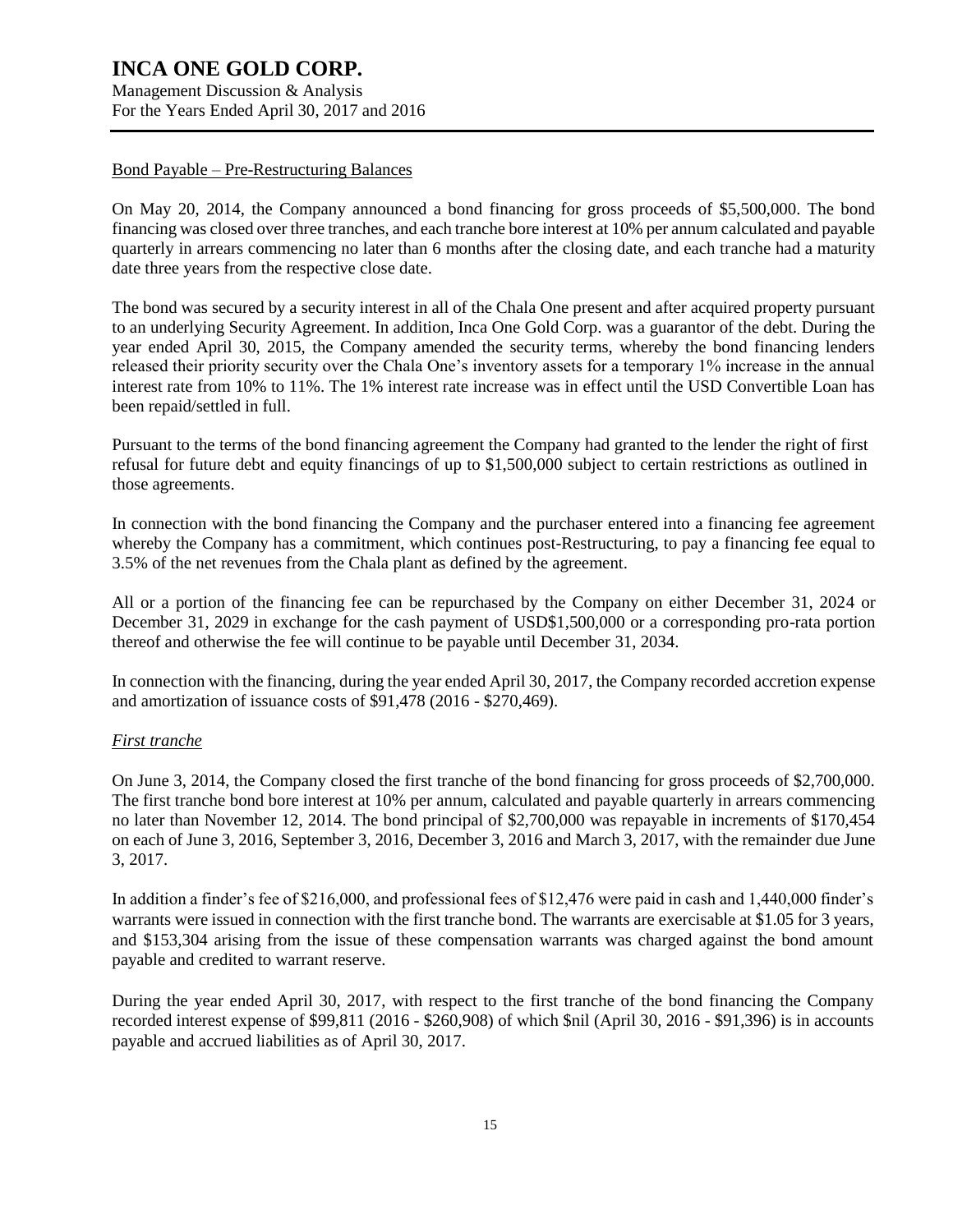Management Discussion & Analysis For the Years Ended April 30, 2017 and 2016

### *Second tranche*

On August 29, 2014, the Company closed the second tranche of the bond financing for gross proceeds of \$1,400,000. The second tranche bond bore interest at 10% per annum, calculated and payable quarterly in arrears commencing no later than February 19, 2015. The bond principal of \$1,400,000 was repayable in increments of \$102,273 on each of August 29, 2016, November 29, 2016, February 28, 2017 and May 29, 2017, with the remainder due August 29, 2017.

In addition professional fees of \$3,779, finder's fees of \$112,000 were paid in cash and 746,667 finder's warrants were issued in connection with the second tranche bond. The warrants are exercisable at \$1.05 for 3 years, and \$60,586 arising from the issue of these compensation warrants was charged against the bond amount payable and credited to warrant reserve.

During the year ended April 30, 2017, with respect to the second tranche of the bond financing the Company recorded interest expense of \$50,568 (2016 - \$135,286) of which \$nil (April 30, 2016 - \$47,391) is in accounts payable and accrued liabilities as of April 30, 2017.

### *Third tranche*

On November 20, 2014, the Company received the third and final tranche for gross proceeds of \$1,400,000. The third tranche bore interest at 10% per annum, calculated and payable quarterly in arrears commencing no later than April 25, 2015. The bond principal of \$1,400,000 was repayable in increments of \$102,273 on each of November 20, 2016, February 20, 2017, May 20, 2017 and August 20, 2017, with the remainder due November 20, 2017.

In addition professional fees of \$1,439, finder's fees of \$112,000 were paid in cash and 746,667 finder's warrants were issued in connection with the third tranche bond. The warrants are exercisable at \$1.05 for 3 years, and \$71,398 arising from the issue of these compensation warrants was charged against the bond amount payable and credited to warrant reserve.

During the year ended April 30, 2017, with respect to this third tranche of the bond financing the Company recorded interest expense of \$51,886 (2016 - \$135,286) of which \$nil (April 30, 2016 - \$47,391) is in accounts payable and accrued liabilities as of April 30, 2017.

### USD First Debenture Units – Post-Restructuring Balances

As a result of the Restructuring and Debt Settlement the full USD\$2,100,000 debenture principal balance plus unpaid and accrued interest was converted (subject to the specific settlement agreement terms) to a combination of equity (shares and warrants), Warrant Deposits (see below), and short term non-interest bearing notes. As at April 30, 2017 the outstanding USD debenture principal and interest payable balances are \$nil.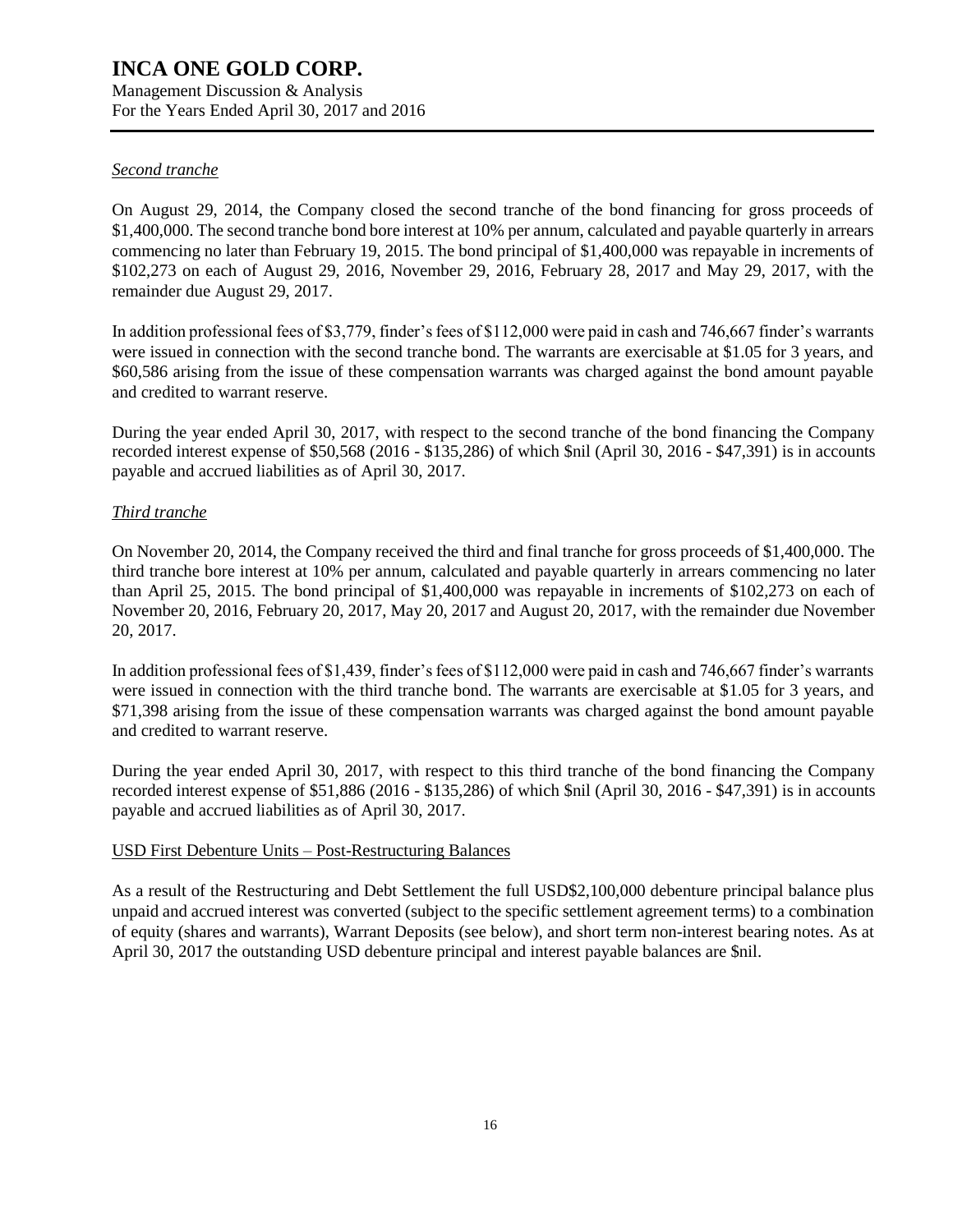Management Discussion & Analysis For the Years Ended April 30, 2017 and 2016

### USD First Debenture Units – Post-Restructuring Balances – Warrant Deposit

As part of the settlement, the Company issued a \$775,020 non-interest bearing note (the "Warrant Deposit"), which was to be used exclusively for the exercise of certain higher rate warrants, that were separately issued as part of the Restructuring and Debt Settlement. As a provision to the Warrant Deposit, the holder retained the option to attain repayment of the Warrant Deposit in part (or in full) through achieving certain fundraising criteria including sourcing proceeds for the Company in a market-priced private placement after close of the Debt Settlement. During the year ended April 30, 2017 the lender achieved the fundraising criteria, and consequently on the close of the October 5, 2016 tranche the holder was repaid their Warrant Deposit amount in full, therefore the remaining Warrant Deposit balance as at April 30, 2017 is \$nil.

#### USD First Debenture Units – Pre-Restructuring Balances

On March 18, 2015, the Company closed a non-brokered private placement of debenture units with warrants (the "Debenture Unit Financing") for gross proceeds of USD\$1,600,000 including a USD\$100,000 oversubscription. Pursuant to the closing of the Debenture Unit Financing, the Company issued 64 units (the "Units"), with each Unit comprising one non-convertible debenture in the principal amount of USD\$25,000, and 3,571 non-transferable warrants. Each warrant is exercisable into one common share of the Company at a price of \$1.75 until March 18, 2016. The holders of the debenture were entitled to receive interest at the rate of 14% per annum, calculated and paid quarterly in arrears.

A finder's fee of 8% of the gross proceeds of the Debenture Unit Financing was payable in cash by the Company to the finders, as applicable. The Company also issued to the finders that number of finder's warrants equal to 8% of the proceeds of the Debenture Unit Financing, divided by the exercise price of \$1.75, as applicable. Each finder warrant is exercisable into one common share of the Company at a price of \$1.75 until March 18, 2016.

In addition professional and finder's fees of \$182,029 were paid in cash, 91,943 finder's warrants were issued, and 228,571 subscriber warrants were issued. The warrants are exercisable at \$1.75 per share for 18 months and 12 months respectively.

At the date of issue \$1,932,517 was attributed to the debenture and \$84,081 to the warrants based on an effective interest rate of 20%. The fair value of the finder's warrants was \$45,353.

During the year ended April 30, 2017, the Company recorded accretion expense and amortization of issuance costs of \$nil (2016 - \$279,869), and interest expense of \$98,245 (2016 - \$300,319) of which \$nil (April 30, 2016 - \$102,935) is in accounts payable and accrued liabilities as of April 30, 2017.

#### USD Second Debenture Units – Pre-Restructuring Balances

On July 10, 2015, the Company closed a non-brokered debenture financing (the "Second Debenture Unit Financing") for gross proceeds of USD\$500,000. The Second Debenture Unit Financing consisted of 20 units (the "Second Units") with each Second Unit comprising one non-convertible debenture in the principal amount of USD\$25,000, and 3,571 non-transferable warrants. Each warrant is exercisable into one common share of the Company at a price of CAD\$1.75 until July 9, 2016.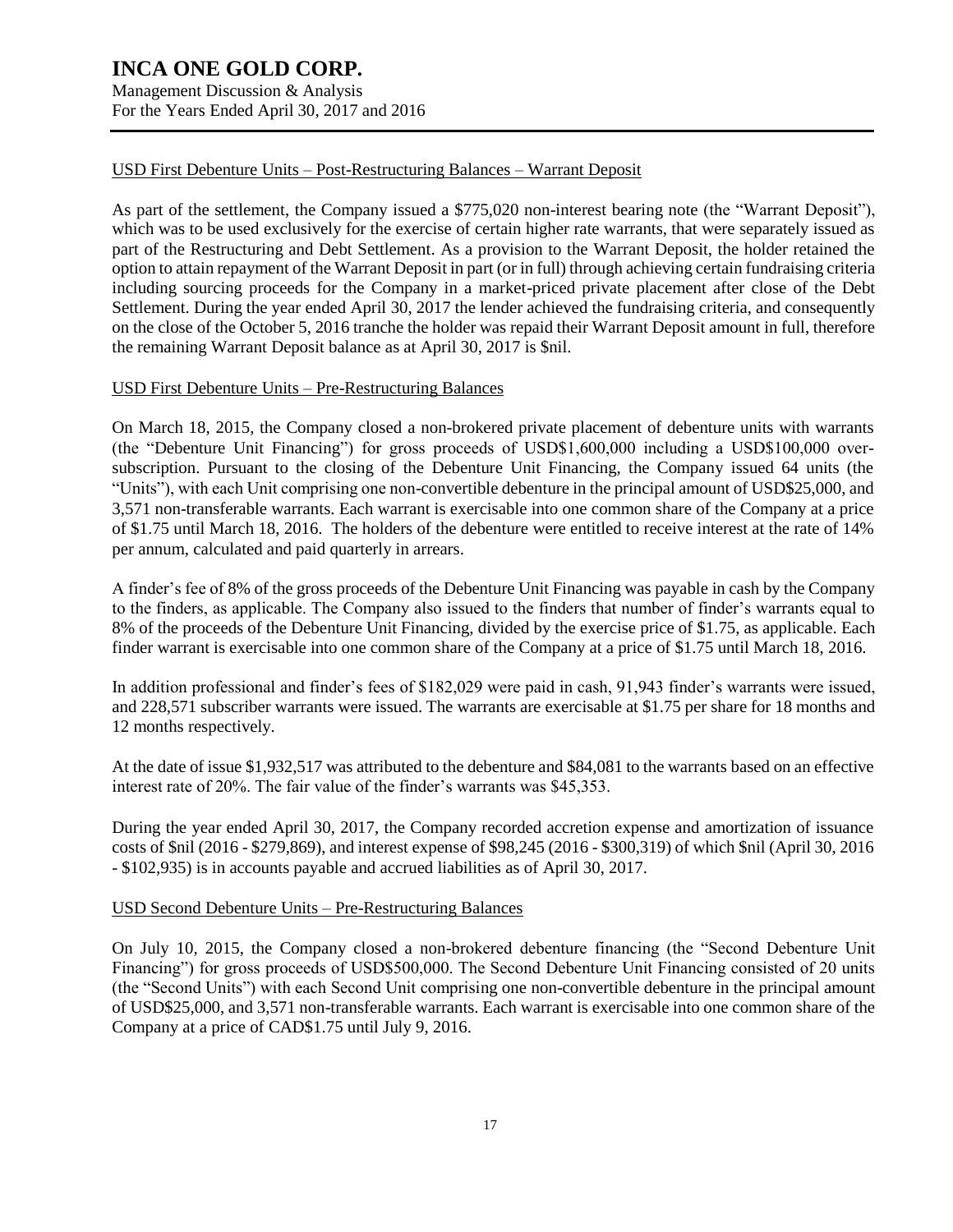The holders of the debentures were entitled to receive interest at the rate of 14% per annum, calculated and paid quarterly in arrears. The term of the debentures was 12 months with a 12 month extension at the option of the Company and the debentures were secured by a security interest in certain of the Company's present and after acquired property to be registered in British Columbia.

In addition professional and finder's fees of \$35,818 were paid in cash and 71,429 subscriber warrants were issued with an exercise price of \$1.75 per share, expiring on July 9, 2016. At the date of issue \$599,432 was attributed to the debenture and \$26,008 to the warrants based on an effective interest rate of 20%.

During the year ended April 30, 2017, the Company recorded accretion expense and amortization of issuance costs of \$5,362 (2016 - \$20,646) and interest expense of \$30,702 (2016 - \$67,727), of which \$nil (April 30, 2016 - \$26,159) is in accounts payable and accrued liabilities as of April 30, 2017.

#### Secured Debentures – Post-Restructuring Balances

As a result of the Restructuring and Debt Settlement, on September 1, 2016 the Company issued a \$2,362,500 debenture which has a 24 month term to maturity, bears interest at a rate of 11% per annum, and has priority security over the assets of the Company (the "CAD Secured Debenture"). Principal is due on maturity, and the Company is required to make six equal quarterly interest payments beginning nine (9) months after the date of issuance. It is noted that the CAD Secured Debenture holder reserves the right to request that the Company use the proceeds from the exercise of approximately 2.1 million warrants (with an exercise price of \$0.40/share) which were issued on Debt Settlement towards early repayment of the CAD Secured Debenture. Accrued interest of \$172,301 has been included in accounts payable at April 30, 2017.

As a result of the Restructuring and Debt Settlement, on September 1, 2016 the Company issued a USD\$300,000 debenture which has a 24 month term to maturity, bears interest at a rate of 11% per annum, and has general security over the assets of the Company (the "USD Secured Debenture") second in priority to the CAD Secured Debenture. Principal is due on maturity, and the Company is required to make six equal quarterly interest payments beginning nine (9) months after the date of issuance. Accrued interest of \$29,865 has been included in accounts payable at April 30, 2017.

### **Financings – Equity**

On August 16, 2016, the Company consolidated its capital on a one-for-seven basis. Effective August 19, 2016, the Company's common shares commenced trading on a consolidated basis. For the purpose of these financial statements the capital and per share amounts have been restated to present the post consolidated capital basis. At April 30, 2017, there were 59,316,401 issued and fully paid common shares (April 30, 2016 - 11,561,496, post consolidation).

Share capital transactions for the year ended April 30, 2017, were**:**

During the year ended April 30, 2017, 1,629,500 common shares were issued for gross proceeds of \$575,296 on the exercise of 1,379,500 stock options at \$0.25 per share and 250,000 stock options at \$0.30 per share. A reclassification of \$155,420 from stock option reserve to share capital was recorded on the exercise of these options.

On June 1, 2016, the Company issued 71,428 common shares valued at \$75,000 to an external service provider as a settlement for outstanding balance owed to them for services.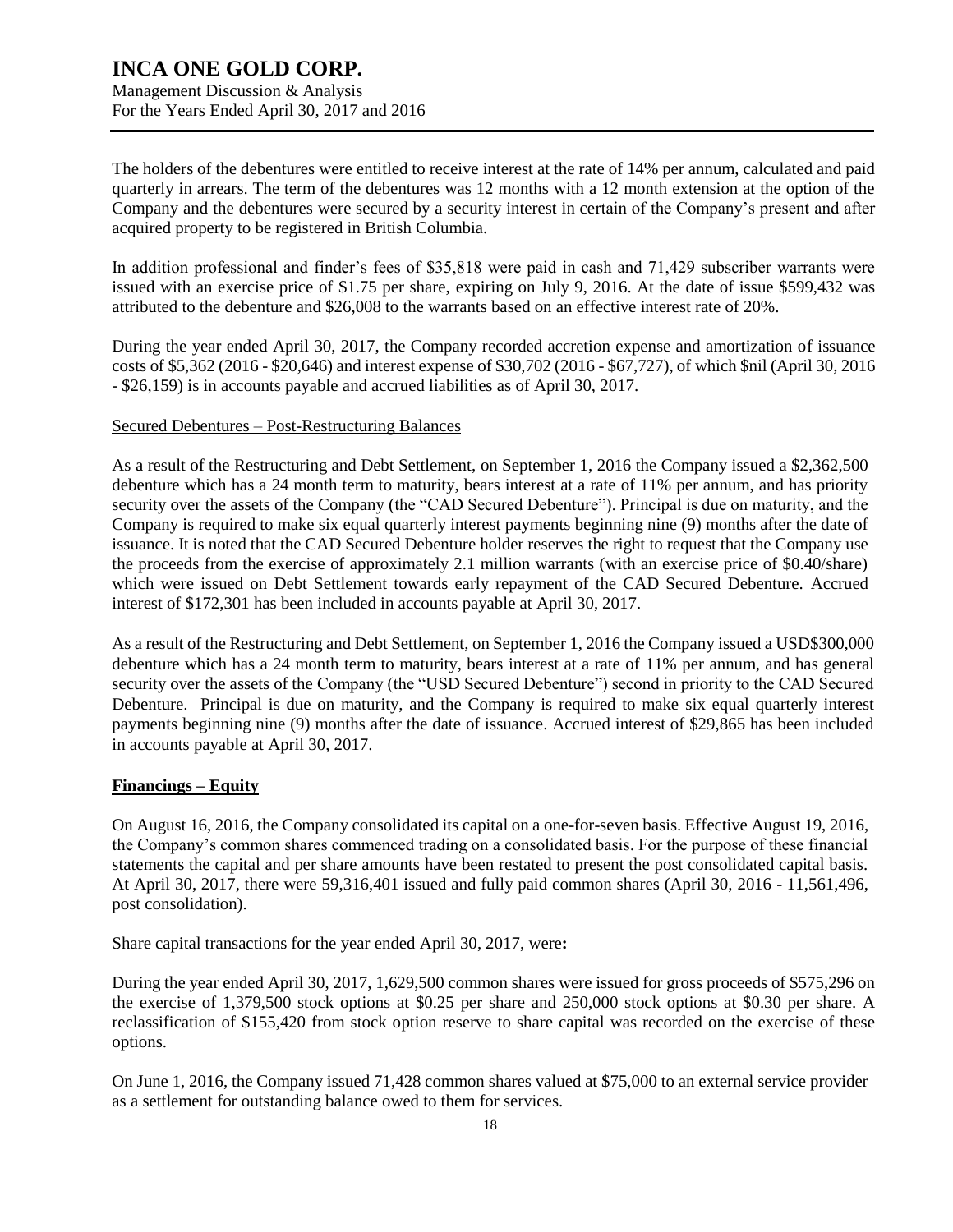Management Discussion & Analysis For the Years Ended April 30, 2017 and 2016

On June 21, 2016, the Company issued 7,442 common shares valued at \$7,714 to a key Peruvian employee for services pursuant to his employment agreement.

On August 26, 2016, the Company finalized the Debt Settlement. As part of the Debt Settlement, the Company issued 20,322,340 common shares valued at a fair value of \$0.25 per common share for a total value of \$4,582,875.

On August 30, 2016, the Company closed the first tranche of its announced private placement and issued 13,003,547 units (the "Units") for gross proceeds of \$3,250,889 or \$0.25 per Unit. Each Unit is comprised of one common share and one full, transferable common share purchase warrant. The total value of the warrants contained in the Units issued is \$1,294,610, with the remainder allocated to common shares. Total share issuance costs amounted to cash finder's fees of \$246,070 and finder's warrants valued at \$31,421, using the Black-Scholes model.

On October 5, 2016, the Company closed the second and final tranche of its announced private placement and issued 12,365,900 Units for gross proceeds of \$3,091,475 or \$0.25 per Unit. Each Unit is comprised of one common share and one full, transferable common share purchase warrant. The total value of the warrants contained in the Units issued is \$1,150,729, with the remainder allocated to common shares. Total share issuance costs amounted to cash finder's fees of \$28,300 and finder's warrants valued at \$60,550, using the Black-Scholes model.

On November 18, 2016, the Company issued additional shares related to the second and final tranche of its announced private placement and issued 354,748 Units for gross proceeds of \$82,510 or \$0.25 per Unit. Each Unit is comprised of one common share and one full, transferable common share purchase warrant. The total value of the warrants contained in the Units issued is \$35,318, with the remainder allocated to common shares. Also, relating to the prior tranches, additional share issuance costs were incurred and amounted to cash finder's fees of \$20,000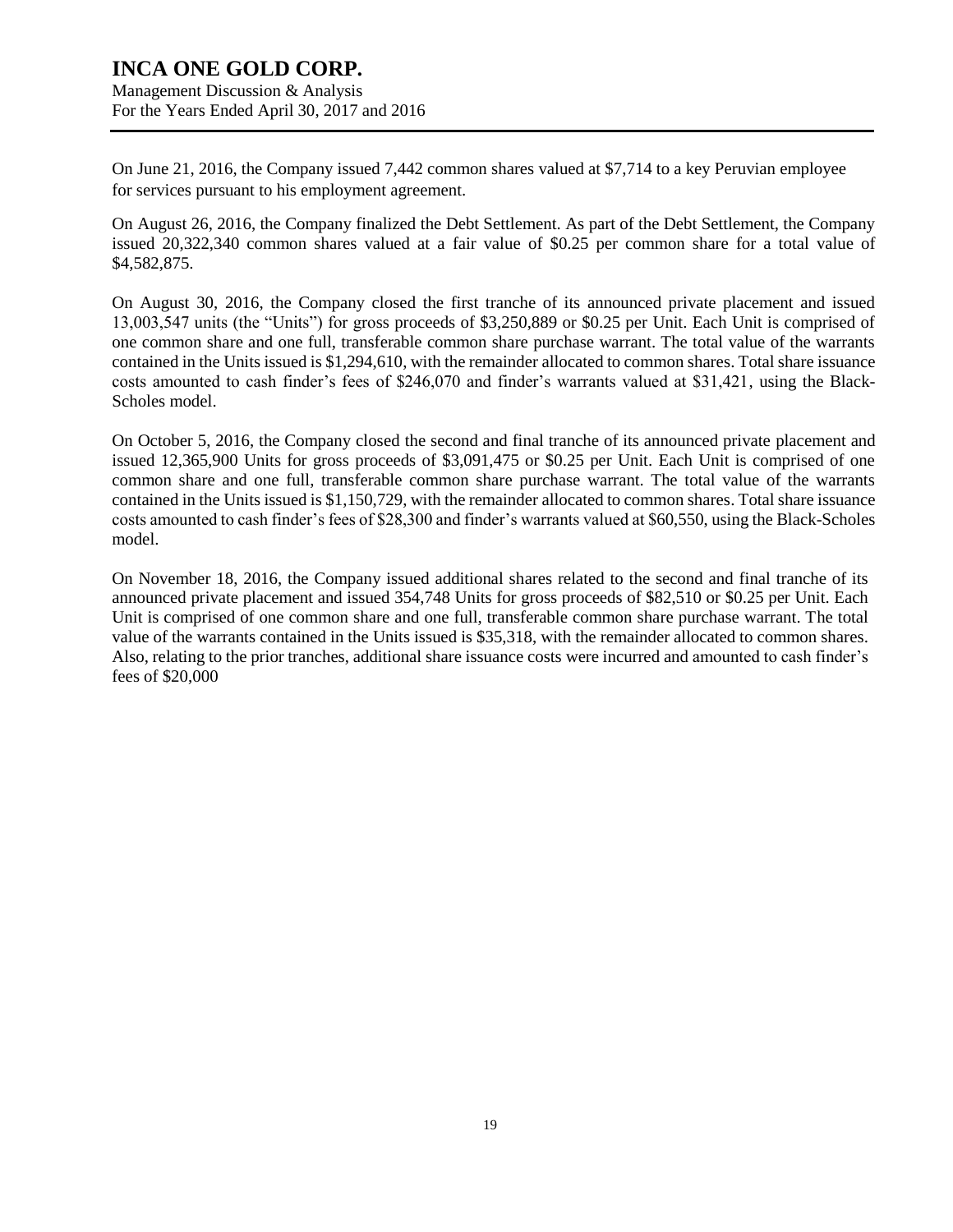### **Summary of Outstanding Share Data**

As at the date of this MD&A, the Company had 72,284,401 common shares issued outstanding and the following options and warrants outstanding:

### **Stock Options:**

| Options   | <b>Exercise Price</b> | <b>Expiry Date</b> | <b>Vesting Provisions</b> |
|-----------|-----------------------|--------------------|---------------------------|
| #         | \$                    |                    |                           |
| 10,572    | 1.05                  | October 30, 2017   | Vested                    |
| 265,714   | 1.75                  | May 5, 2018        | Vested                    |
| 14,286    | 1.05                  | May 30, 2018       | Vested                    |
| 2,115,500 | 0.25                  | September 21, 2018 | Vested                    |
| 715,000   | 0.30                  | October 12, 2018   | Vested                    |
| 28,571    | 1.05                  | October 31, 2018   | Vested                    |
| 78,571    | 1.05                  | June 4, 2019       | Vested                    |
| 42,857    | 1.05                  | August 29, 2019    | Vested                    |
| 14,286    | 1.75                  | April 15, 2020     | Vested                    |
| 27,143    | 3.01                  | July 11, 2021      | Vested                    |
| 3,312,500 |                       |                    |                           |

#### **Warrants:**

| Warrants   | <b>Exercise Price</b> | <b>Expiry Date</b> |
|------------|-----------------------|--------------------|
| #          | \$                    |                    |
| 205,714    | 1.75                  | May 20, 2017       |
| 106,667    | 1.05                  | August 29, 2017    |
| 320,000    | 0.45                  | September 1, 2017  |
| 106,667    | 1.05                  | November 20, 2017  |
| 5,500,000  | 0.15                  | December 12, 2018  |
| 984,000    | 0.15                  | January 7, 2019    |
| 13,358,303 | 0.40                  | August 30, 2019    |
| 315,600    | 0.40                  | August 30, 2019    |
| 9,180,820  | 0.40                  | September 1, 2019  |
| 420,000    | 0.45                  | September 1, 2019  |
| 795,320    | 0.85                  | September 1, 2019  |
| 12,365,900 | 0.40                  | October 5, 2019    |
| 650,680    | 0.40                  | October 5, 2019    |
| 657,019    | 1.26                  | December 22, 2020  |
| 44,966,690 |                       |                    |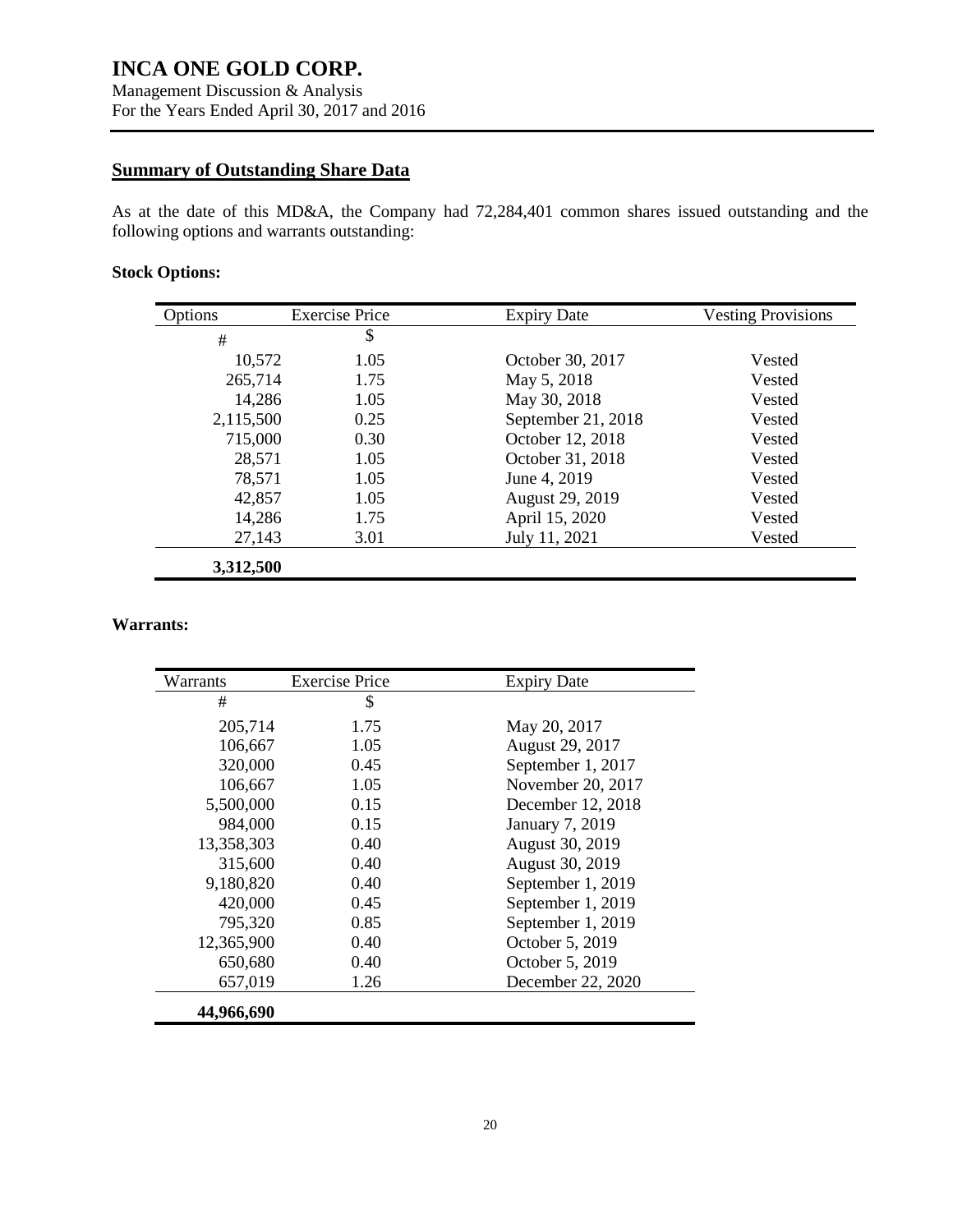#### **Transactions with Related Parties**

#### **(a) Related Party Transactions**

The Company's related parties consist of the Company's directors, officers, former officer and companies associated with these individuals including the following:

- A company owned by Edward Kelly, the Company's President and CEO (also a director).
- A company controlled by Oliver Foeste, the Company's CFO (also a director).
- A company owned by both George Moen, the Company's ex-COO, and Mark Wright, the Company`s VP Operations & New Projects.
- A company owned by Mark Wright, the Company`s VP Operations & New Projects.

The following expenditures were charged by related parties for the year ended April 30, 2017 and 2016:

|                                  | Year ended April 30, |           |
|----------------------------------|----------------------|-----------|
|                                  | 2017                 | 2016      |
|                                  | \$                   |           |
| Accounting and professional fees | 100,897              | 15,518    |
| Management and consulting fees   | 470,080              | 628,298   |
| Restructuring fees               | 535,000              |           |
| Directors Fee                    | 17,939               |           |
| Share-based payments             | 463,369              | 361,633   |
| Finance costs                    | 40,544               | 308,072   |
| Rent                             | 47,250               |           |
|                                  | 1,675,079            | 1,313,521 |

Professional fees are paid to a company controlled by the CFO. Management and consulting fees are paid to companies controlled by the President and CEO (the "CEO"), CFO, ex-COO and the VP Operations & New Projects (the "VP Ops"). Finance costs on interest bearing debt instruments were paid or accrued to companies controlled by the CEO, or to a company controlled by a director. Office rent is paid or accrued to a company controlled by the CFO.

During the year ended April 30, 2016 there was a \$40,000 repayment of advances to the COO of the Company and USD\$100,000 to a company controlled by a director of the company.

### **(b) Compensation of Key Management Personnel**

The Company's key management personnel has authority and responsibility for planning, directing and controlling the activities of the Company and includes the Directors, CEO, CFO, ex-COO and the VP Ops. Compensation in respect of services provided by key management consists of consulting and management fees paid to companies controlled by the CEO, CFO, ex-COO and the VP Ops, and by the issue of options.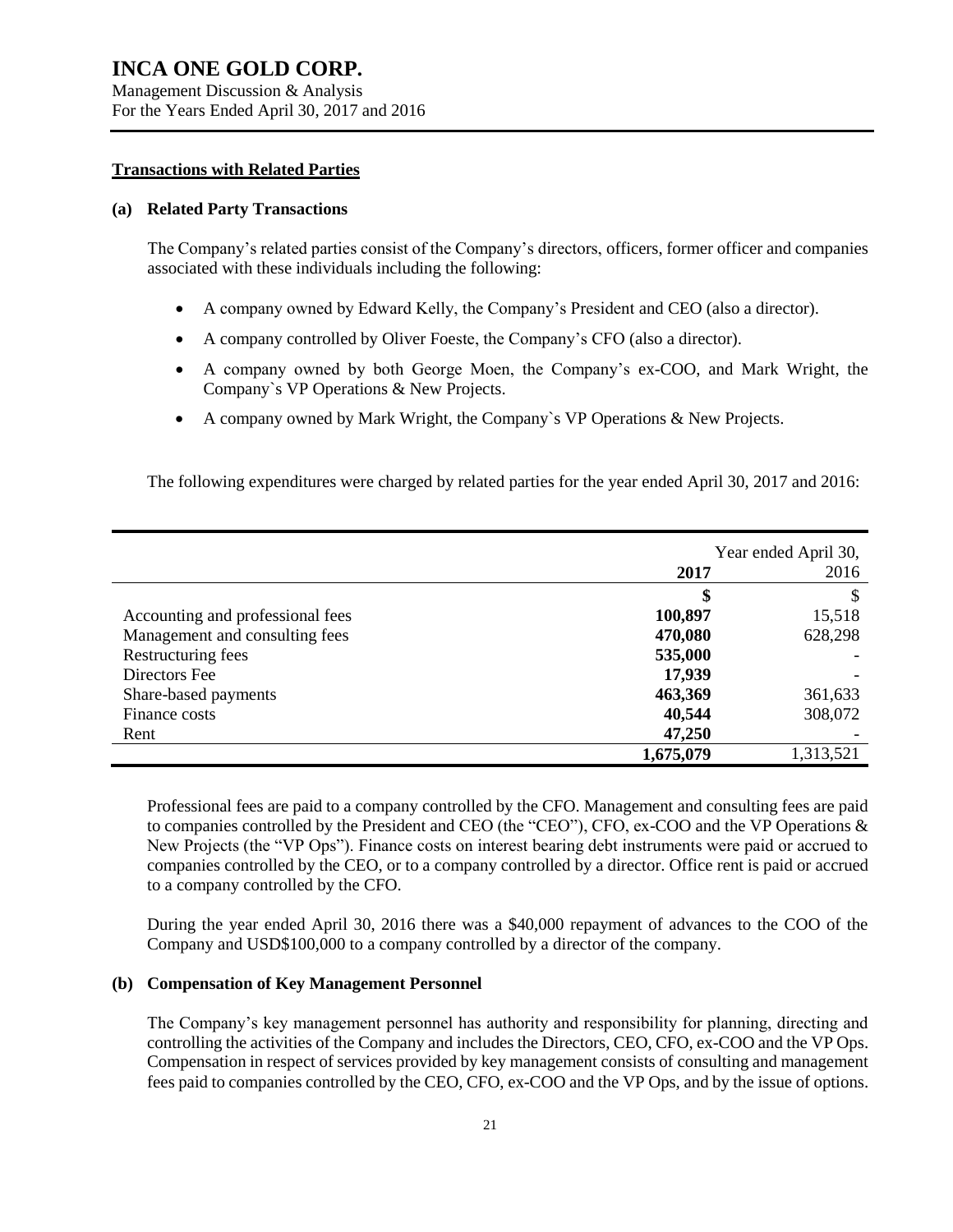Management Discussion & Analysis For the Years Ended April 30, 2017 and 2016

|                      | Year ended April 30, |           |
|----------------------|----------------------|-----------|
|                      | 2017                 | 2016      |
|                      | \$                   |           |
| Management fees      | 470,080              | 643,816   |
| Restructuring fees   | 535,000              |           |
| Share-based payments | 463,369              | 361,633   |
|                      | 1,468,449            | 1,005,449 |

Compensation for key management personnel for the years ended April 30, 2017 and 2016.

There was no other compensation paid or payable to key management for employee services.

#### **(c) Related Party Balances**

All related party balances payable, including for business expenses reimbursements, interim advances to the Company, annual bonuses as approved by the board of directors, and for services rendered as at April 30, 2017 are non-interest bearing and payable on demand, with the exception of short term financing through unsecured promissory notes, convertible debenture financing, and are comprised of \$90,564 (April 30, 2016 - \$163,901) payable to the CEO and a company controlled by the CEO, \$66,177 (April 30, 2016 - \$111,104) payable to the CFO or a company controlled by the CFO, \$nil (April 30, 2016 - \$148,470) payable to the ex-COO or a company controlled by the ex-COO, \$40,124 (2016 - \$56,445) payable to the VP Ops Projects or a company controlled by the VP Ops, \$59,061 receivable, net of \$15,939 payable (April 30, 2016 - \$1,929,635 payable) to the Directors or companies controlled by the directors.

### **(d) Related Party Restructuring Transactions**

Pursuant to the Company's Restructuring, the majority of all director and officers advances owing at August 26, 2016 (the restructuring date) were settled during the year ended April 30, 2017.

To incentivize the executive management team to continue working on a dedicated and full-time basis during the very complicated Restructuring period, particularly as the executive management team was not receiving regular monthly fee payments and significant amounts were owing to them, the Company offered them a one-time contingent fee only payable upon successful completion of the Restructuring. On August 26, 2016, the contingent criteria were met and the Company compensated the executive management team a \$500,000 restructuring fee, which, as agreed in the contingent compensation plan, was fully reinvested in the August 30, 2016 private placement so that there was \$nil cash cost to the Company. In consideration of the practical requirement for the executive team to avoid selling these shares during early 2017 where the Company faced stock price pressure from the expected liquidation of post-Restructuring shares, and the fact that the executive would be required to liquidate a certain percentage of their shares to cover the tax cash cost relating to the 2016 fee, the Company provided the executive team with some assurance to cover up to \$120,000 of the cash tax cost liability, which as at April 30, 2017, has been accrued in these financial statements.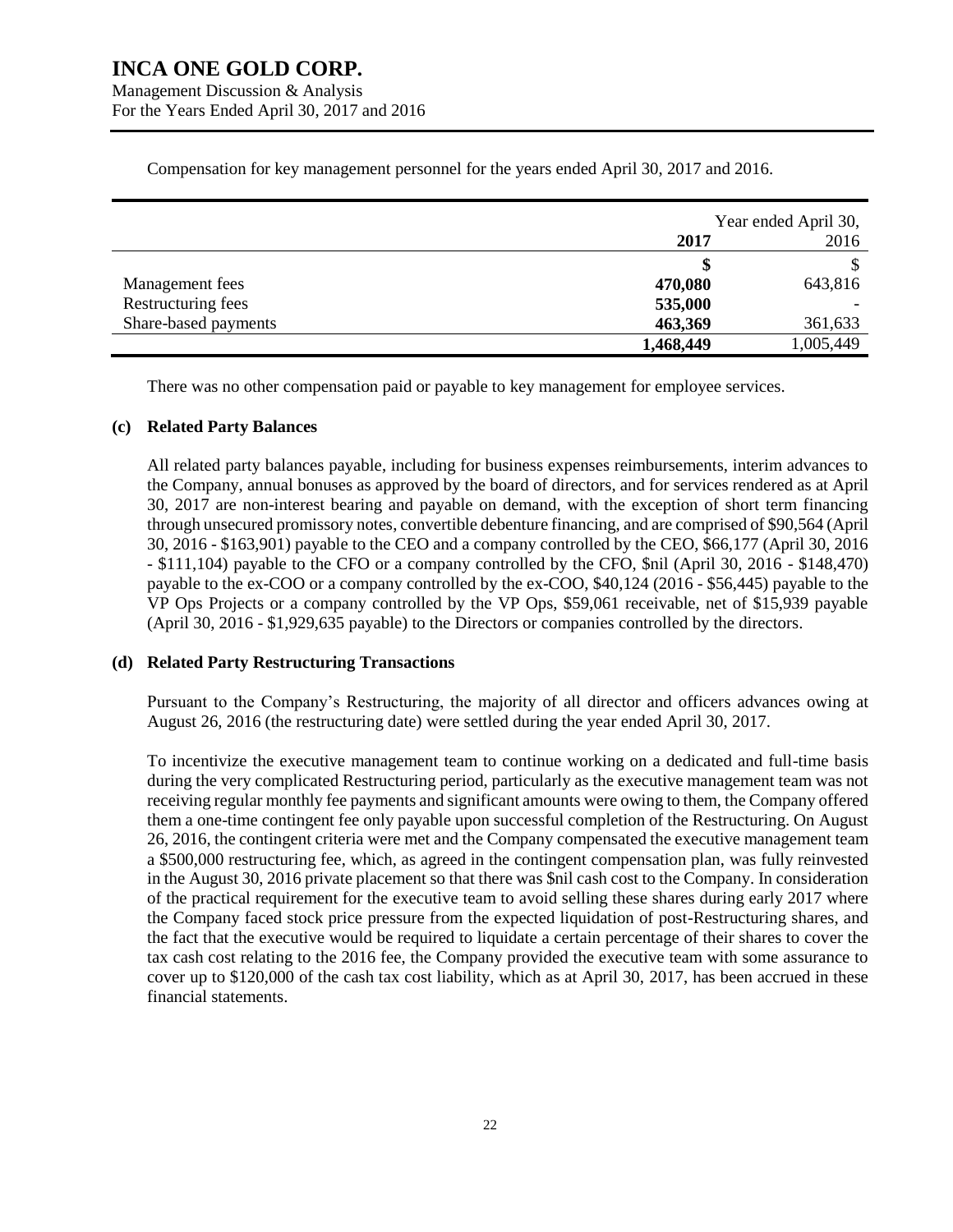Management Discussion & Analysis For the Years Ended April 30, 2017 and 2016

### **Commitments and Contingencies**

In addition to the commitments in connection with the Company's financings, the Company has a three-year rent agreement for its corporate office in Lima, Peru, with a monthly payment of USD\$4,210 and termination date on July 31, 2018. The corporate office in Vancouver, Canada is on a month to month rental agreement at \$4,313 per month, effective January 2017.

During the year ended April 30, 2017, the Company entered into a purchase and sale contract, funded by the third party, to sell approximately 585 ounces of gold dore to a third party, which would be settled at a future date in either cash or through the delivery of gold. At April 30, 2017, the fair value of amounts owing under this contract was \$1,011,291 (April 30, 2016 - \$359,179) and is included in deferred revenue.

A summary of undiscounted liabilities and future operating commitments at April 30, 2017 are as follows:

|                                                   |              | Within One | Two to Five |
|---------------------------------------------------|--------------|------------|-------------|
|                                                   | <b>Total</b> | Year       | Years       |
| <b>Maturity analysis of financial liabilities</b> | \$           | S          | S           |
| Accounts payable and accrued liabilities          | 2,239,564    | 2,239,564  |             |
| Promissory notes payable                          | 163,800      | 163,800    |             |
| Mineral notes payable                             | 66,234       |            | 66,234      |
| Secured debentures                                | 2,772,000    |            | 2,772,000   |
|                                                   | 5,241,598    | 2,403,364  | 2,838,234   |
|                                                   |              |            |             |
| <b>Commitments</b>                                |              |            |             |
| Office lease rental                               | 86,200       | 68,960     | 17,240      |
| Gold sale contract deferred revenue               | 1,011,291    | 1,011,291  |             |
| Asset retirement and reclamation obligations      | 605,968      |            | 605,968     |
|                                                   | 1,703,459    | 1,080,251  | 623,208     |
|                                                   | 6,945,057    | 3,483,615  | 3,461,442   |

### Contingent Debenture

As a result of the Restructuring and Debt Settlement, the Company issued a USD\$779,309 contingent debenture certificate (the "Contingent Debenture"), which only becomes payable on the date that the Company achieves two production milestones including (i) achieving 300 tonnes per day mineral processing capacity in Peru, and (ii) achieving three months of 200 tonnes per day average daily production. Upon re-instatement, the Contingent Debenture will have a 12% annual interest rate paid quarterly in arrears, twelve month term to maturity, certain early redemption features, and a general security agreement will be issued. If the performance milestones are not achieved before August 31, 2026, the Contingent Debenture will be cancelled. As at April 30, 2017 the value of the contingent debenture was \$nil.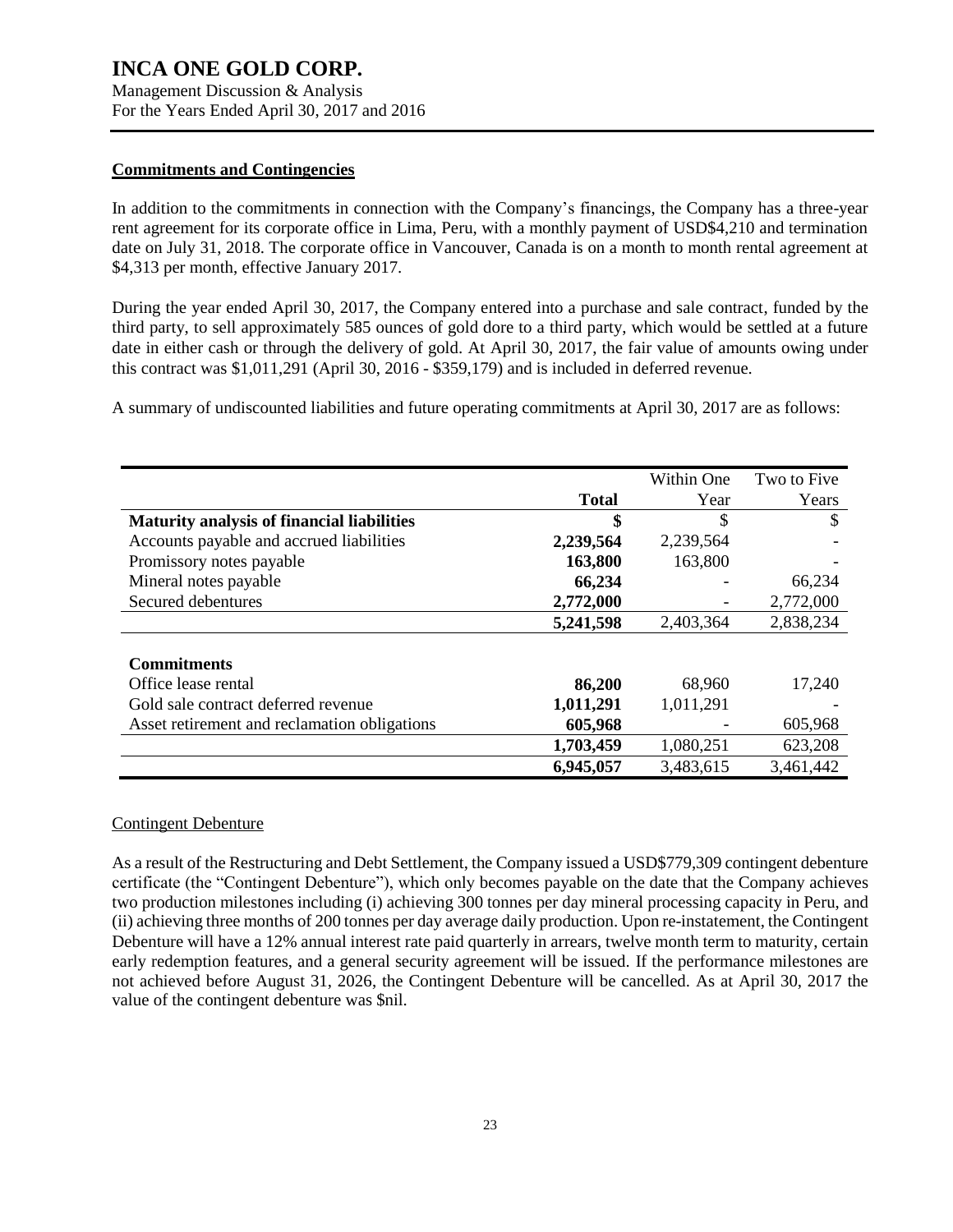Management Discussion & Analysis For the Years Ended April 30, 2017 and 2016

#### **Financial Instruments**

As at April 30, 2017, the Company's financial instruments consist of cash, receivables, accounts payable and accrued liabilities, promissory notes, deferred revenue and debentures. Cash and receivables are designated as loans and receivables, which are measured at amortized cost. Accounts payable and accrued liabilities, promissory notes, and debentures are designated as other financial liabilities, which are measured at amortized cost. Deferred revenue is designated as a financial liability, measured at fair value.

As at April 30, 2016, the Company's financial instruments consist of cash, other receivables, marketable securities, accounts payable and accrued liabilities, promissory notes payable convertible debentures, debentures and loan payable. Cash and other receivables are designated as loans and receivables, which are measured at amortized cost. Marketable securities are designated as available-for-sale, which are measured at fair value through other comprehensive earnings or loss. Accounts payable and accrued liabilities, promissory notes payable, convertible debentures, debentures and loan payable are designated as other financial liabilities, which are measured at amortized cost.

IFRS requires disclosures about the inputs to fair value measurements for financial assets and liabilities recorded at fair value, including their classification within a hierarchy that prioritizes the inputs to fair value measurement.

The three levels of hierarchy are:

Level 1 – Unadjusted quoted prices in active markets for identical assets or liabilities;

Level 2 – Inputs other than quoted prices that are observable for the asset or liability, either directly or indirectly; and

Level 3 – Inputs for the asset or liability that are not based on observable market data.

As at April 30, 2017, the Company believes that the carrying values of cash, receivables, accounts payable and accrued liabilities, promissory notes payable, and debentures approximate their fair values because of their nature and relatively short maturity dates or durations or their interest rates approximate market interest rates. The fair value of marketable securities and deferred revenue have been assessed based on the fair value hierarchy described above and are classified as Level 1.

The Company's financial instruments are exposed in varying degrees to a variety of financial risks. The Board approves and monitors the risk management processes:

*(i) Credit risk*

Credit risk exposure primarily arises with respect to the Company's cash and receivables. The risk exposure is limited because the Company places its instruments in banks of high credit worthiness within Canada and continuously monitors the collection of other receivables.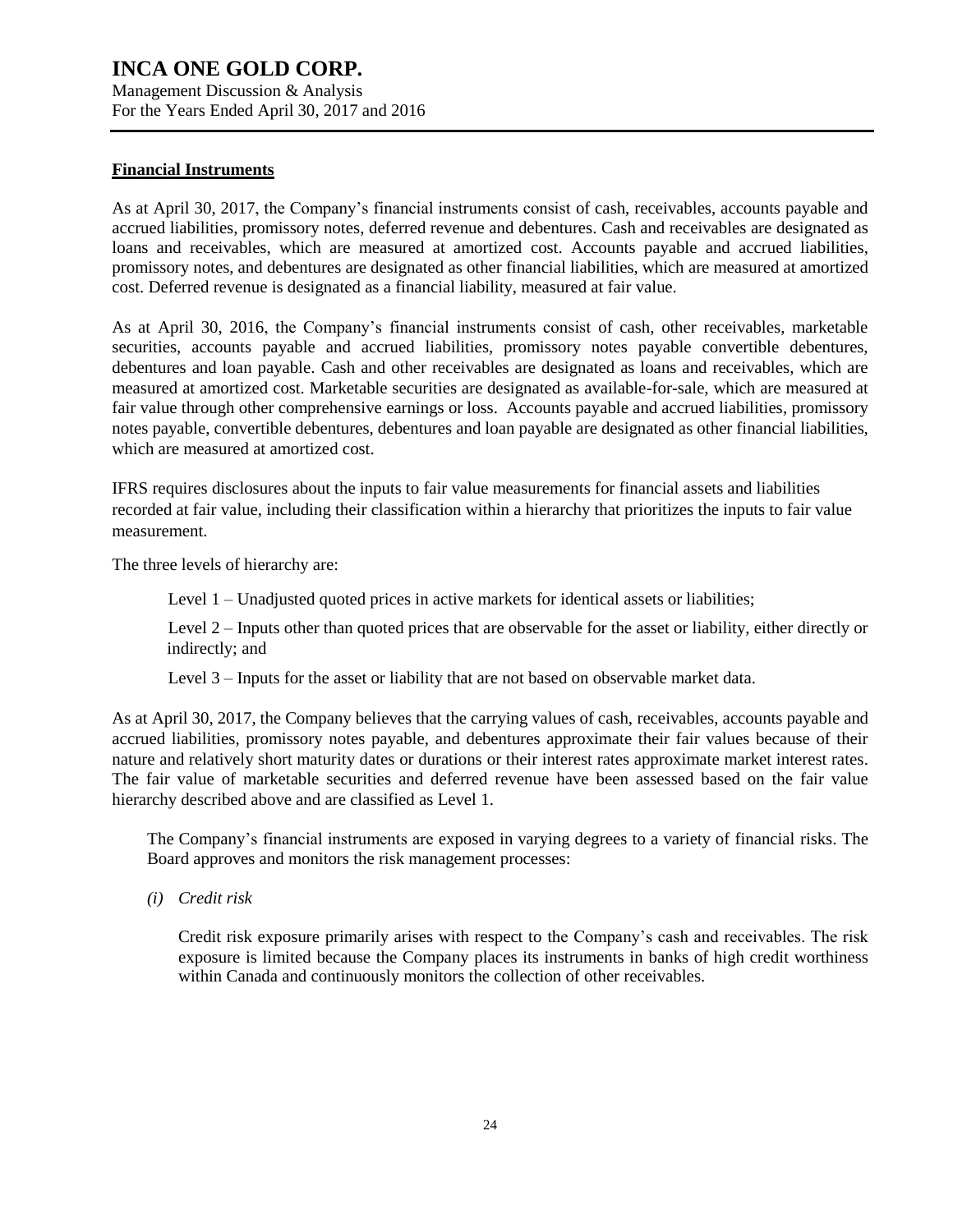### *(ii) Liquidity risk*

Liquidity risk is the risk that the Company cannot meet its financial obligations as they become due. The Company's approach to managing liquidity is to ensure as far as possible that it will have sufficient liquidity to settle obligations and liabilities when they become due. As at April 30, 2017, the Company had cash of \$51,893 (April 30, 2016 - \$45,135) and current working capital deficiency of \$710,470 (April 30, 2016 – deficit of \$7,645,085) with total liabilities of \$6,858,857 (April 30, 2016 - \$15,859,608).

A summary of the Company's future operating commitments is presented above, under the *Commitments and Contingencies* section.

*(iii) Market risk*

a. Interest rate risk

Interest rate risk is the risk that the fair value or future cash flows of a financial instrument will fluctuate because of changes in market interest rates. The Company invests cash in guaranteed investment certificates at fixed or floating interest rates in order to maintain liquidity while achieving a satisfactory return for shareholders. A change of 100 basis points in the interest rates would not be material to the financial statements. At April 30, 2017, the Company has no variable rate debt.

b. Foreign currency risk

Foreign exchange risk is the risk that the fair value of future cash flows of a financial instrument will fluctuate because of the changes in the foreign exchange rates. The Company is exposed to the financial risk related to the fluctuation of foreign exchange rates associated with the fluctuations in its US dollar and the Peruvian New Sol ("Sol") bank accounts as well as the translation of foreign held assets and liabilities at current exchange rates.

The Company's net exposure to the US dollar and Sol on financial instruments, in Canadian dollar equivalents, is as follows:

|                                          | <b>April 30, 2017</b> | April 30, 2016 |
|------------------------------------------|-----------------------|----------------|
| US dollar:                               | \$                    | S              |
| Cash                                     | 11,826                | 31,063         |
| Receivables                              | 53,596                | 108,809        |
| Accounts payable and accrued liabilities | (824, 920)            | (744, 126)     |
| Long term debts                          | (443, 694)            | (7, 190, 363)  |
| Net assets                               | (1,203,192)           | (7, 794, 617)  |
|                                          |                       |                |
| Sol:                                     |                       |                |
| Cash                                     | 28,591                | 13.488         |
| Receivables                              | 913,477               | 1,523,703      |
| Accounts payable and accrued liabilities | (561, 939)            | (1,018,224)    |
| Net liabilities                          | 380,129               | 518,967        |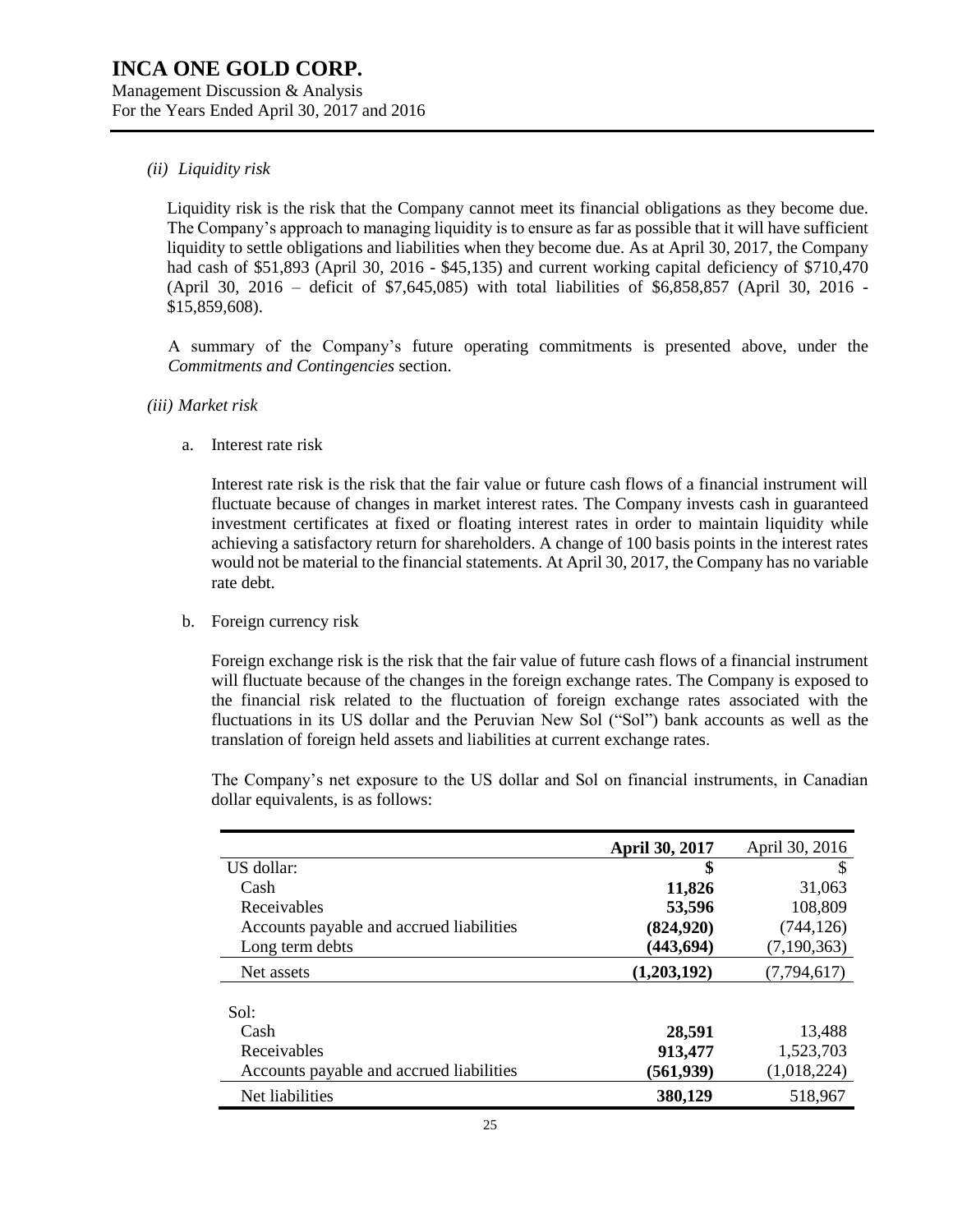Assuming all other variables constant, an increase or a decrease of 10% of the US dollar against the Canadian dollar, the net loss of the Company and the equity for the year ended April 30, 2017 would have varied by approximately \$741,713. Assuming all other variables constant, an increase or a decrease of 10% of the Sol against the Canadian dollar, the net loss of the Company and the equity for the year ended April 30, 2017 would have varied insignificantly.

The Company had no hedging agreements in place with respect to foreign exchange rates.

c. Commodity price risk

Commodity price risk is the risk of financial loss resulting from movements in the price of the Company's commodity inputs and outputs. The Company's price risk relates primarily to: the spot price of gold for its deferred revenue financial liability balance, future gold price expectations as it relates to sales revenues, and previously to the share trading price of its GRIT shares, which were disposed of during 2017. The Company continuously monitors precious metal share trading prices as they are included in projections prepared to determine its future strategy.

### **Off-Balance Sheet Arrangements**

The Company has not entered into any off-balance sheet arrangements.

#### **Critical Accounting Policies and Estimates**

The preparation of the Company's consolidated financial statements in accordance with IAS 1, *Presentation of Financial Statements*, requires management to make certain critical accounting estimates and to exercise judgment that affect the accounting policies and the reported amounts of assets, liabilities and disclosure of contingent assets and liabilities at the date of the consolidated financial statements and reported amounts of revenues and expenses during the reporting period. Estimates and assumptions are continually evaluated based on historical experience and other factors, including expectations of future events that are believed to be reasonable under the circumstances. In the future, actual experience may differ from these estimates and assumptions. Revisions to accounting estimates are recognized in the period in which the estimates are revised and in any future periods affected. Uncertainty about these assumptions and estimates could result in outcomes that require a material adjustment to the carrying amounts of assets or liabilities in future periods.

Significant accounting judgments that Management has made in the process of applying accounting policies which it considers have had the most significant effect on the amounts recognized in the consolidated financial statements include, but are not limited to going concern, date of commencement of commercial production, determination of functional currency, debt-holder or shareholder determination, extinguishment or modification of debt on restructuring, and contingent debenture. Management considers the areas currently requiring a significant degree of estimation and assumption and which have a significant risk of resulting in a material adjustment to the carrying amount of assets and liabilities within the next financial year, to include, but not be limited to, the value attributed to share-based compensation, convertible debentures and debentures with warrants, deferred revenue, asset retirement and reclamation obligation, and deferred taxes.

These accounting judgments and estimates are further discussed in the Company's annual audited consolidated financial statements at April 30, 2017.